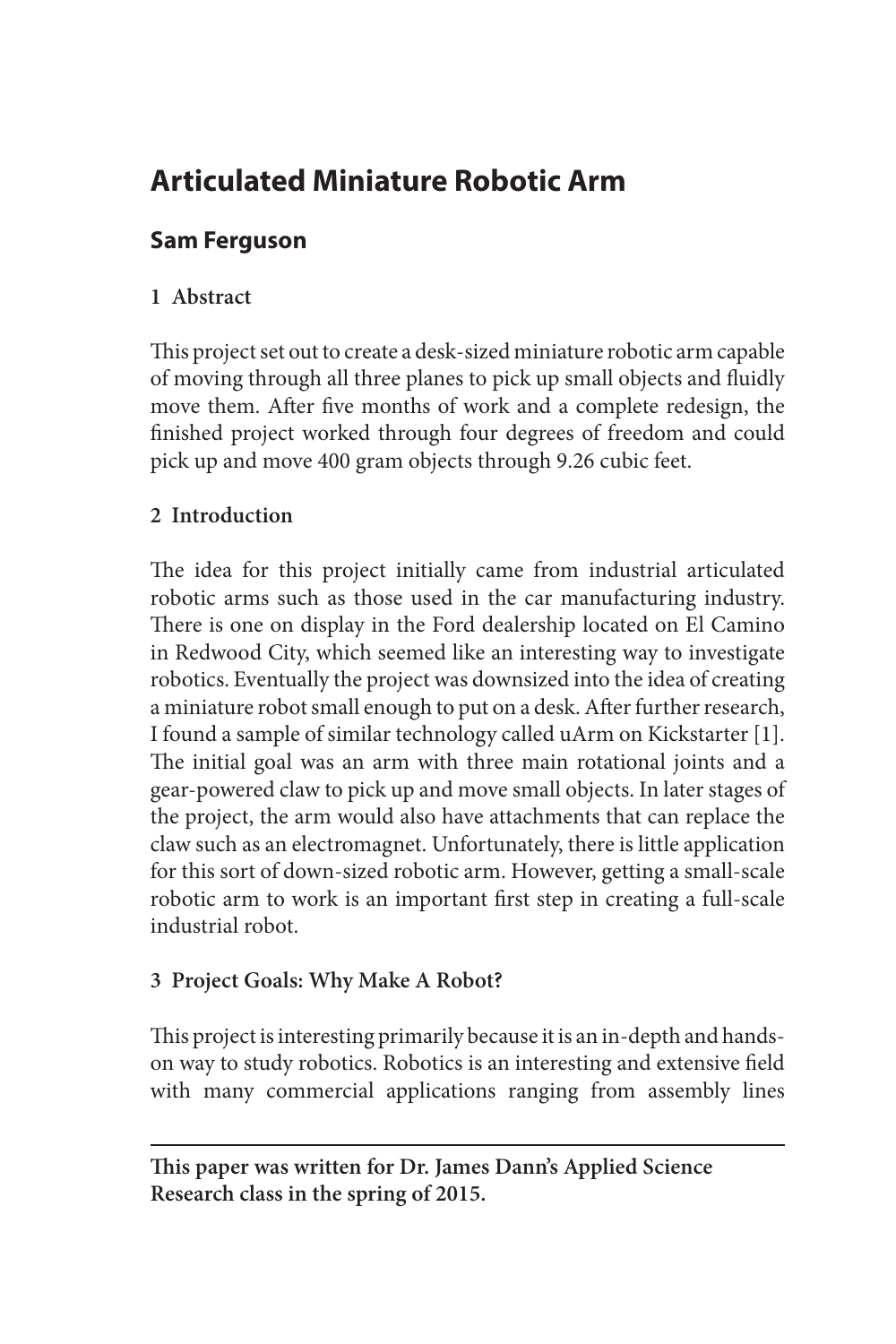to prosthetics, and creating a miniature articulated robotic arm is a good place to start. The robot will not have the commercial precision, strength, or size of true industrial robots. However, it will exemplify many of the challenges of creating and operating industrial robots on a smaller scale. This project is also an effective way to learn about operating micro controllers and servo motors as well as the mechanical operation of joints, torque, and leverage.

One of the project's primary goals is to have an end product that is as versatile as possible. This overarching goal applies to many different aspects of the robot. Particularly with the design, this goal means the robot will need to operate through all three planes and rotate 360 degrees. The robot's claw should be able to pick up objects of a wide range of materials and sizes. This goal contributes to why the robot should have different attachments with which to replace the claw. Different attachments such as electromagnets or vacuum pumps will increase the robot's versatility and the range of objects it can pick up. While versatility is important, another focuses of the project is to simplify the controlling of the robot. This goal will ultimately be achieved through a well-designed system of levers and a user-friendly controlling interface. The controlling interface will implement kinematics to smooth out its movements.

Aside from these physical goals for the project, the two main aims of the project center around designing the product and creating the controller. The design portion consists of creating the CAD drawing and laser cutting the parts needed. The controller development is a large part of why this project is so enticing. In the first semester I worked intensively with CAD software, laser cutting, and 3D printing. However, I did not explore how to use Arduino micro controllers. Through this project I hope to gain knowledge of how a micro controller functions as the "brain" of a robotic device.

#### **4 History**

There are several different types of robots and robotic arms. The type that this project aims to create is referred to as an articulated robot. An articulated robot is a robotic arm that has at least three rotary joints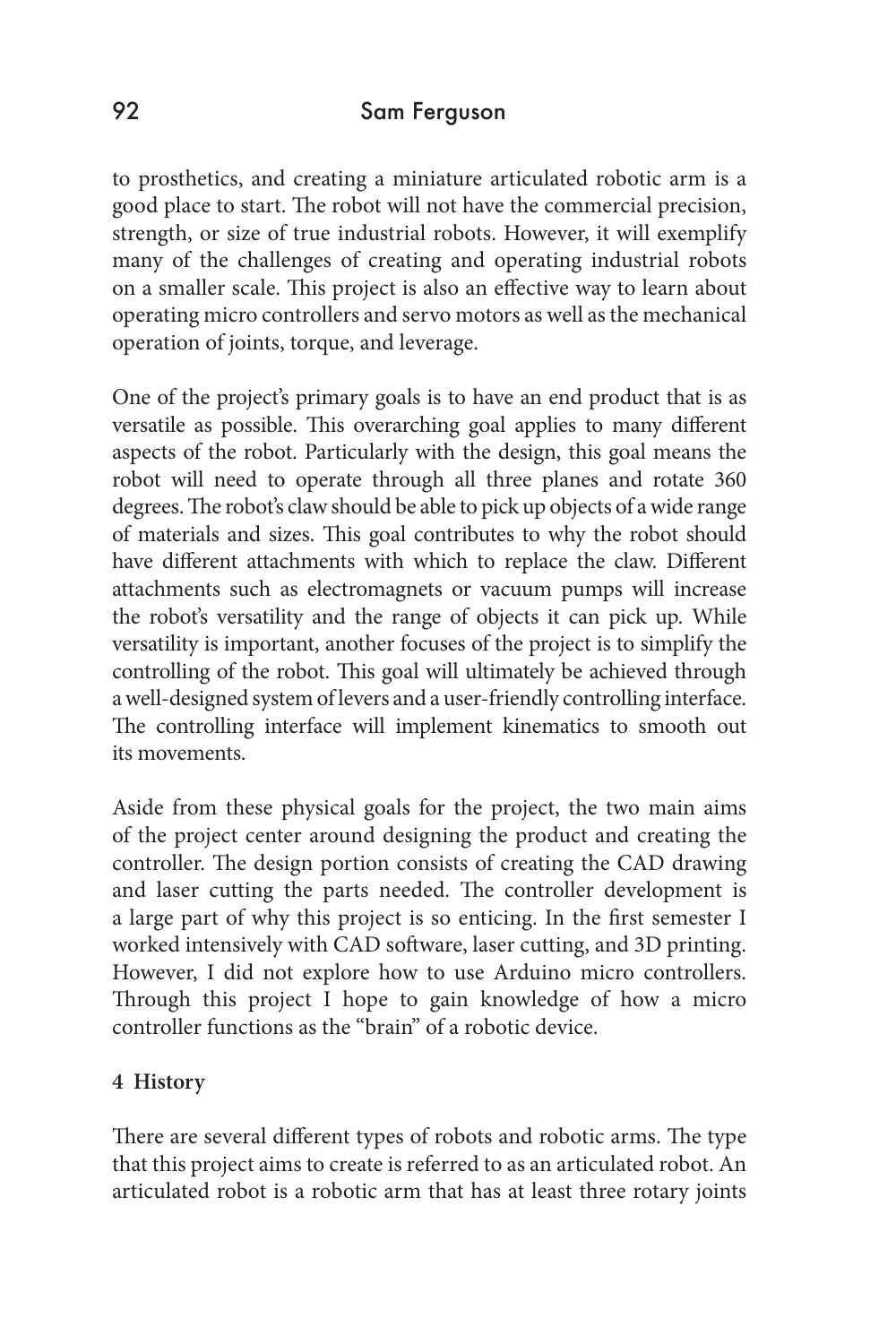and degrees of freedom. The reason an articulated robot is ideal for this project is that it can perform variety of functions. Articulated robots are commonly seen in many different commercial assembly lines as well as working in labs. In terms of design and function, what sets articulated robots apart from other robots is their rotary joints. Because articulated robots have at least three rotary joints, they are very flexible and have a large range of motion all housed within a small footprint [2]. While articulated robots are the most common, there are other types of robots that perform similar functions such as Delta, SCARA, and Cartesian robots.

Delta robotic arms are known as "pick and place robots" because they are widely commercially known for their ability to pick up and move objects, particularly small ones, at high speed. This is due to their special construction. Unlike the other types of robots, Delta robots are constructed with their actuators and the bulk of their design located above the workspace. This means that the arms can be constructed from lightweight material, allowing very rapid movement across the workspace due to minimal inertia. This type of movement is highly desirable for many commercial applications. One such example is in some 3D printers, which have implemented delta robot technology to print objects quickly. However, Delta robots lack the flexibility of articulated robots, as they are limited to working within the constraint of their frame and often do not have rotational ability. For these reasons, I decided not to focus the attention of this project on a Delta robot.



**Figure 1:** *A Sample Delta Industrial robot [3].*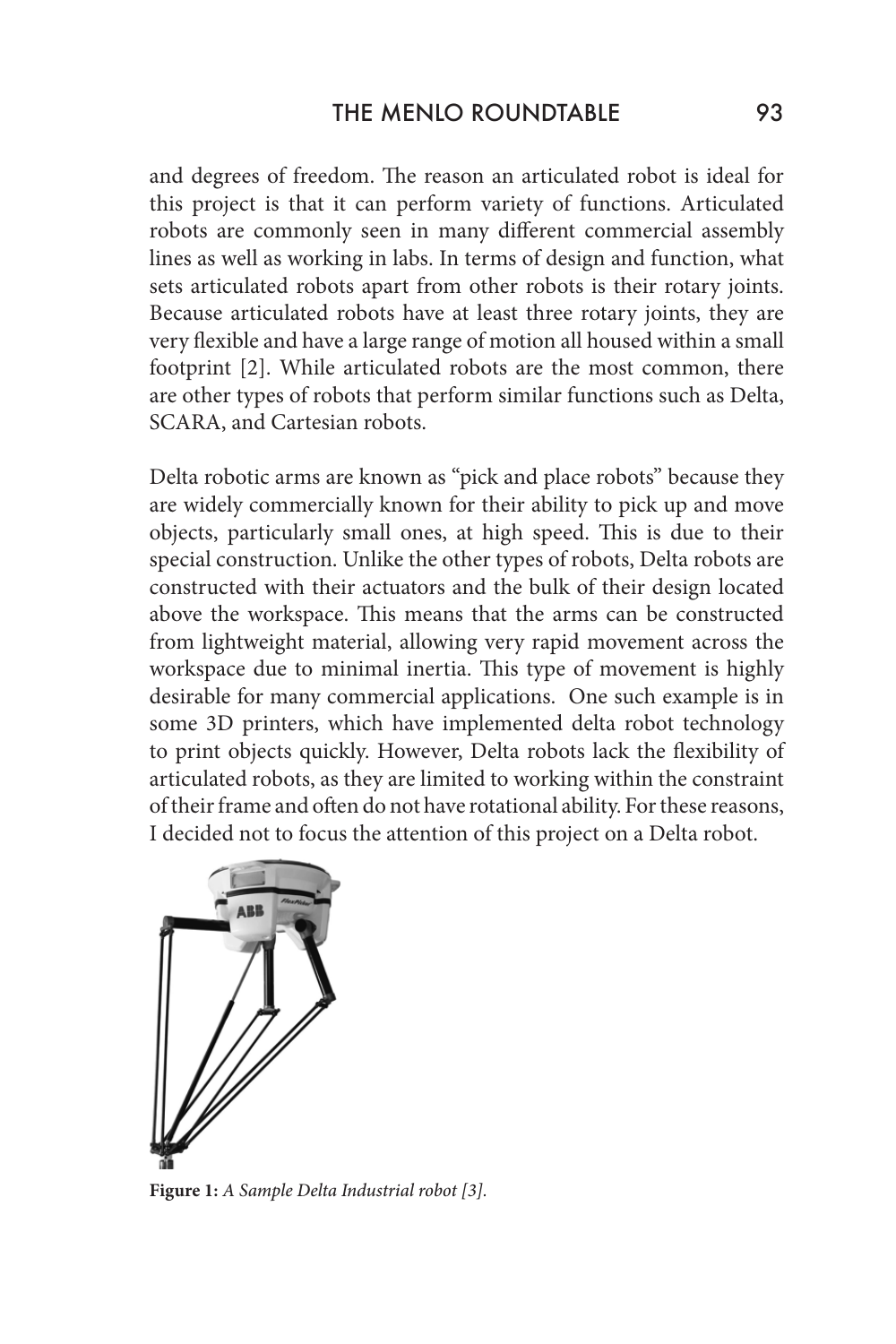SCARA robots look and function closer to how articulated robots do. SCARA (Selective Compliance Assembly Robotic Arm) robots use two parallel revolution joints to move flexibly through the x and z planes. However, SCARA robots' movements are relatively limited in the y plane. In the y plane, they move using a linear joint to pick up and place objects. This linear joint is what distinguishes SCARA robots. These joints often operate at high speeds, move straight up and down, and are capable of rotating quickly. This makes SCARA robots ideal for jobs such as placing screws and bolts, as well as some high-speed pick and place jobs. However SCARA robots have some limitations. Because they use so many parallel revolution joints, the arm functions as a long lever and makes them an ineffective way to transport heavy objects. Furthermore, these joints limit the height of objects that can be picked up. This was the main reason that this project stayed away from constructing a SCARA robot. While in commercial use the speed and precision of SCARAs can be advantageous, for the purpose of this project, they simply don't have the versatility that an articulated robot presents [5].



**Figure 2:** *A Sample SCARA Industrial robot [4].*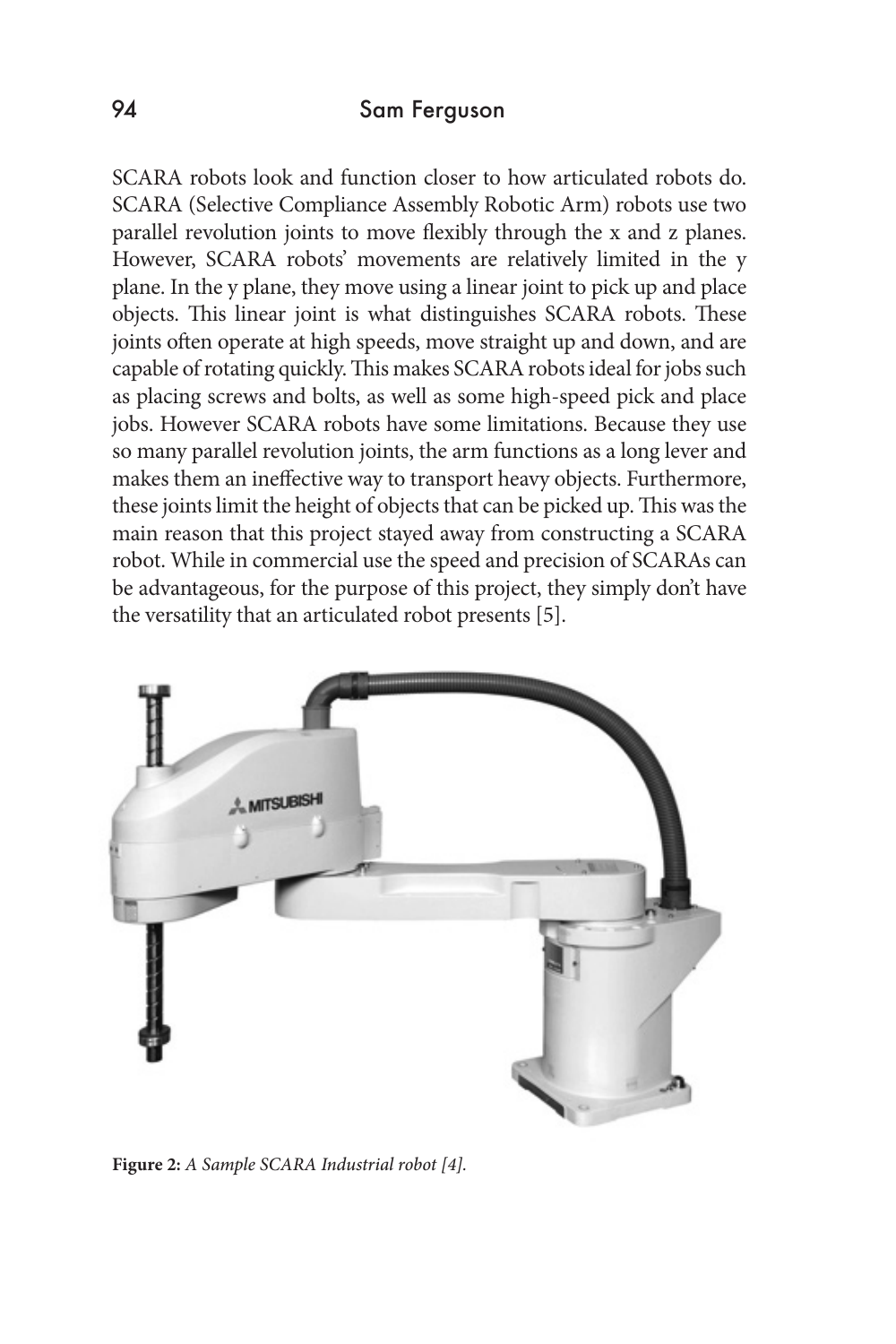Cartesian robots are a third type of robot that function with pick and place ability similar to articulated robots. Often referred to as Gantry robots, Cartesian robots are simple and precise industrial robots. They function with three perpendicularly oriented linear axes of freedom. This means that they too operate freely through the x, y, and z planes. However, there are some large cons that make Cartesians less than ideal for this project. Similar to Delta robots, they operate within their own frame. This limits the range of locations from which objects can be picked up, particularly the height from which objects can be picked up and placed. Also disadvantageous is the fact that the footprint of their frame is often so large. In some situations this is a non-issue, but this was not what this project was seeking. So while they are cheap and more simple, their lack of versatility and large frame make an articulated robot more appropriate for this project [6].



**Figure 3:** *A Sample Cartesian Industrial robot [6].*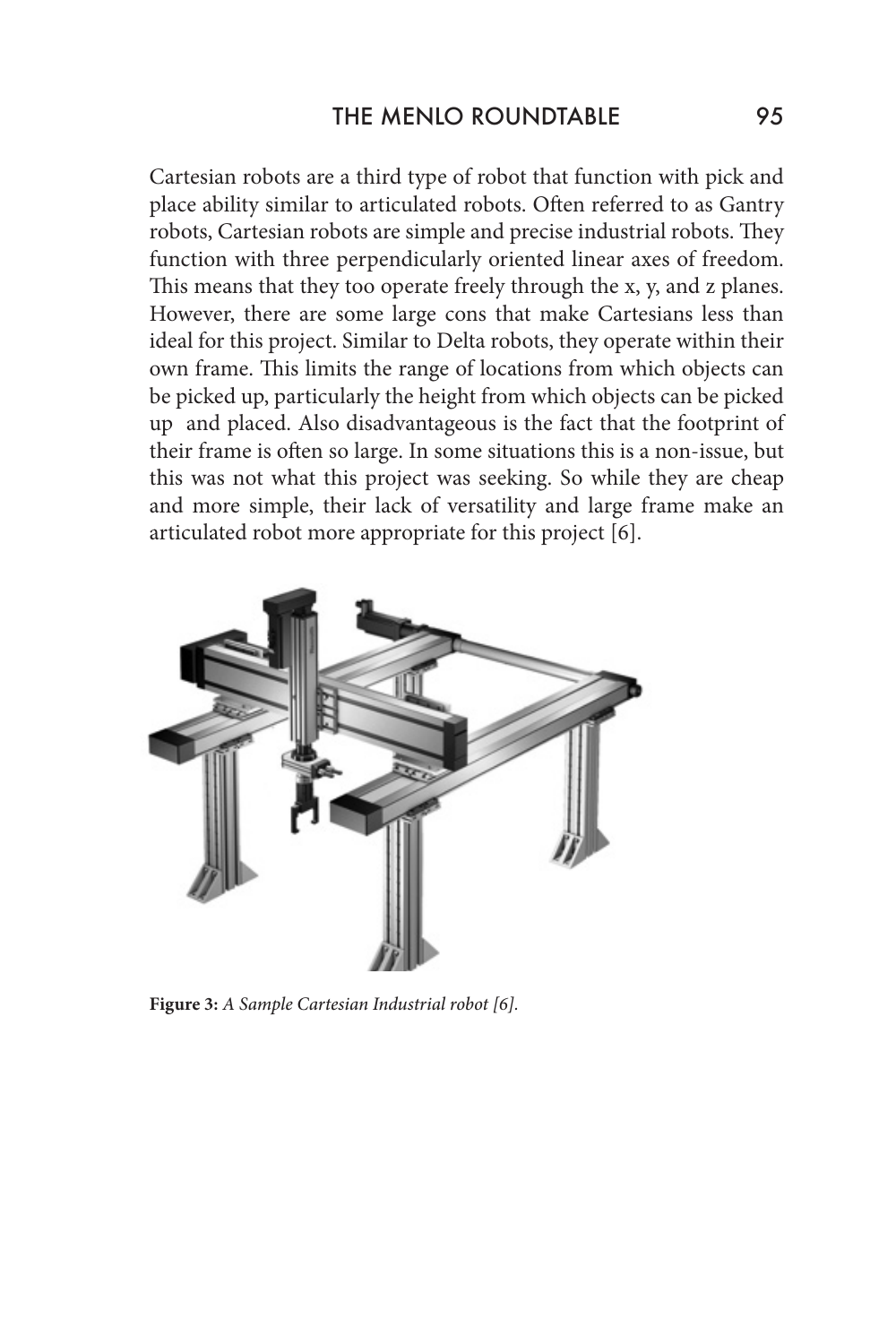## **5 Design**

A majority of the time in the first and even second phases of this project was spent optimizing the design of the robotic arm. In the initial phases of the project, the 1.0 design pictured in Figure 4 was employed. This design was quite simple, featuring a rotating joint at the base and two main pivot joints on the arm. This basic design provided three degrees of freedom and extended a full 360 degrees around the base. At the end of the arm there was a gear and a servo-powered claw. While the 1.0 design provided the necessary range of motion and seemed simple enough, further work proved that it had unnecessary complications and problems.

When evaluating Version 1.0, one of the apparent issues was the "elbow" joint. The original design would require a large servo fixed onto the elbow. Not only did this look clunky, but it would also add unnecessary weight to the moment arm that the shoulder had to move. The torque of the servo actuating the "shoulder" joint was already being stretched, and this led to a rethinking of the fundamental design of the robot.



**Figure 4:** *Side view of CAD drawing of the version 1.0 (dimensions in inches).*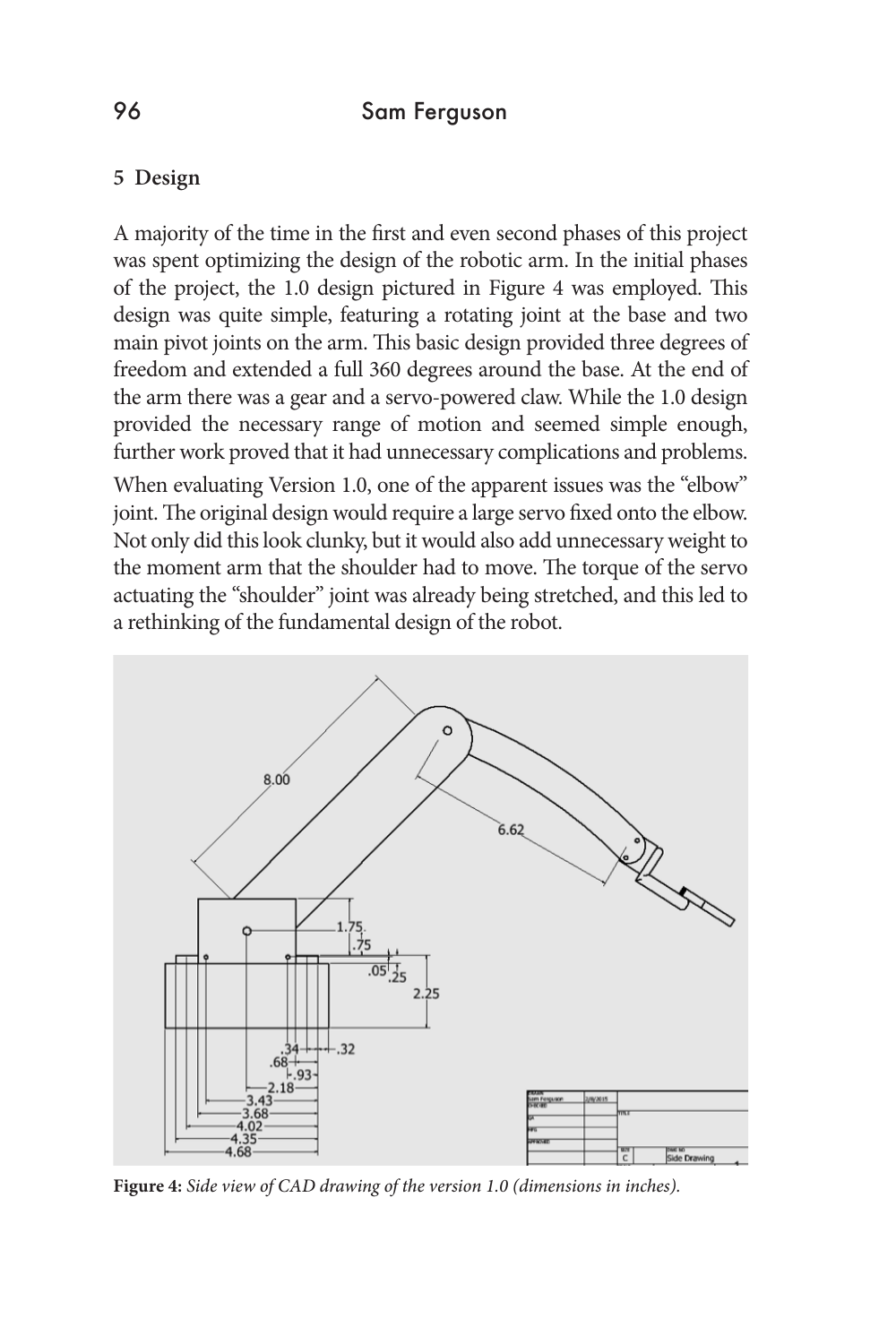While rethinking the design, one of the main goals of the project kept coming up—simplifying the movement of the robot and making it as fluid as possible. With the elbow servo located at the joint in Version 1.0, not only was the servo adding unnecessary weight but moving each part of the arm was awkward. Another shortcoming of Version 1.0 was the absence of a wrist joint, mainly due to the added weight and controls being an unnecessary complication. However, having no wrist means that the pinchers would often be picking up objects while tilted at unusual angles. The design for Version 2.0 set out to fix all of these problems. What is unique about this side of the arm is that its construction keeps the wrist of the robot parallel to the z plane at all times.



**Figure 5:** *Different views of Version 2.0 (dimensions in inches).*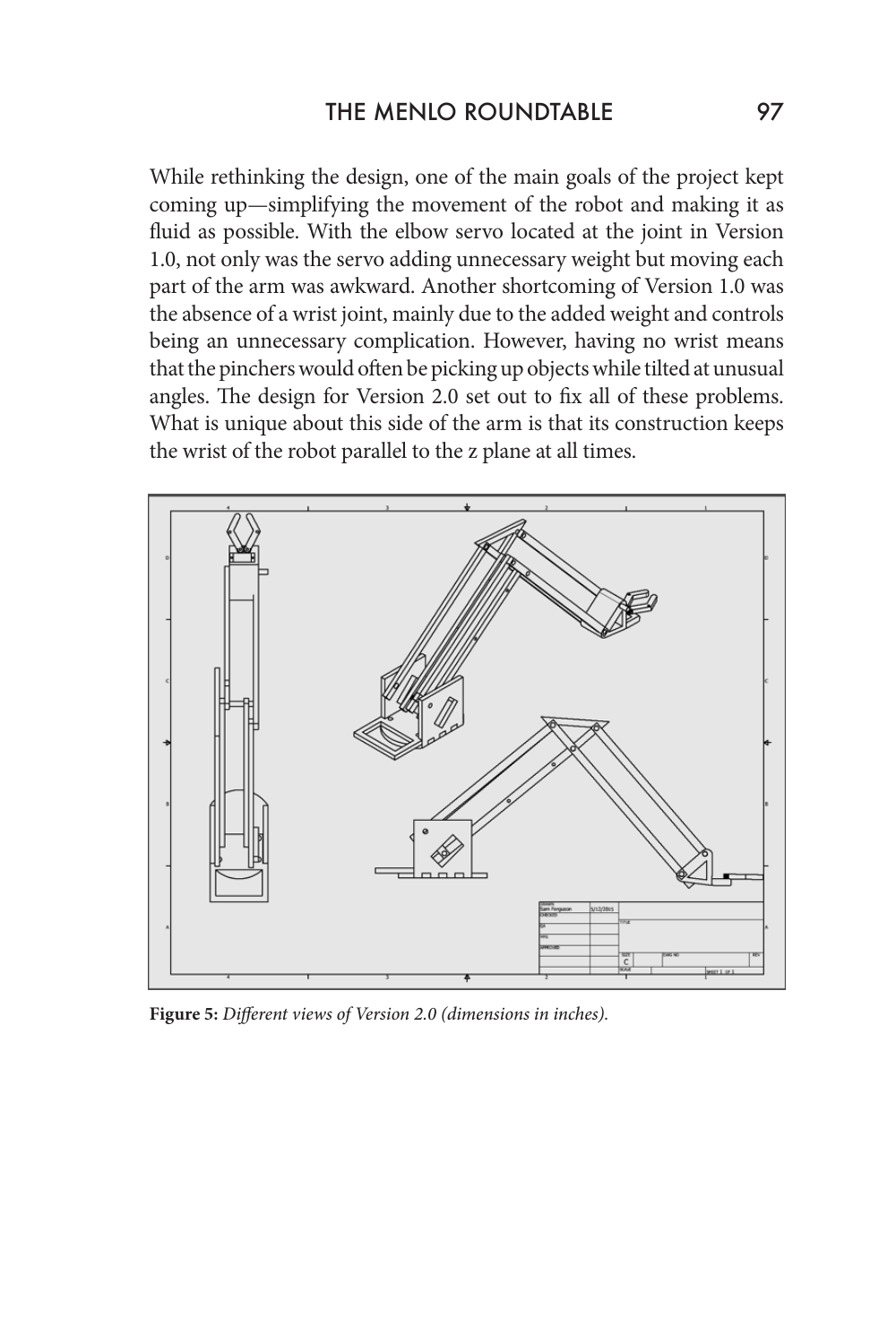As seen in Figure 5, Version 2.0 employs a much more complex design that involves a system of levers. The structure of Version 2.0 has two main sides of the arm which are connected at strategic pivot points. The key to the construction of each side is the geometry of parallelograms. On the left side of the robot, shown in Figure 7, there are two main parallelograms shown: one for the forearm and one for the upper arm. There is also an elbow in the form of an isosceles triangle. When attached to the base, the top support in the upper arm is anchored to a pivot on the base, and the lower support is attached to a servo. By rotating the servo, the entirety of the upper arm moves similarly to the way it would in Version 1.0. However, what makes the left side of the arm so special in Version 2.0 is that the nature of the parallelograms and isosceles triangle at the elbow keep the wrist parallel to the z plane. For example, let's say the upper arm extends outward. In Version 1.0 this would have kept the angle at the elbow constant, pushing the forearm perpendicular to the ground. In Version 2.0, when the lower support of the upper arm is pushed outwards, it also extends the upper arm outwards. However, as it extends the top support in the upper arm pulls back on the top of the elbow, rotating the hypotenuse of the triangle back towards the base of the robot. This in turn pulls back on the top support in the forearm and the top of the wrist. Because of this geometry, the wrist stays level at all times and adds increased control over how the arm picks up objects.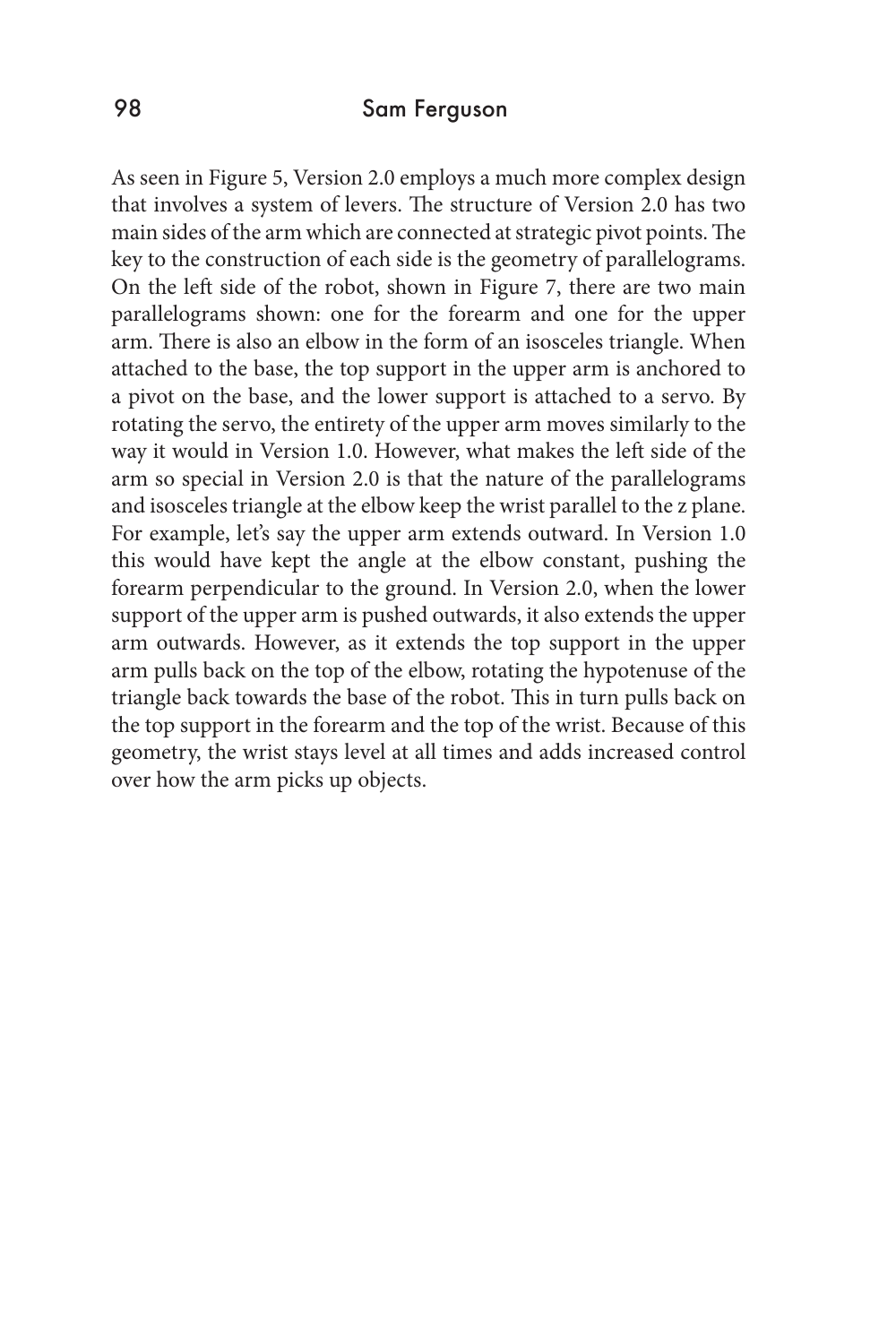

**Figure 6:** *Different views of the hand with pinchers.*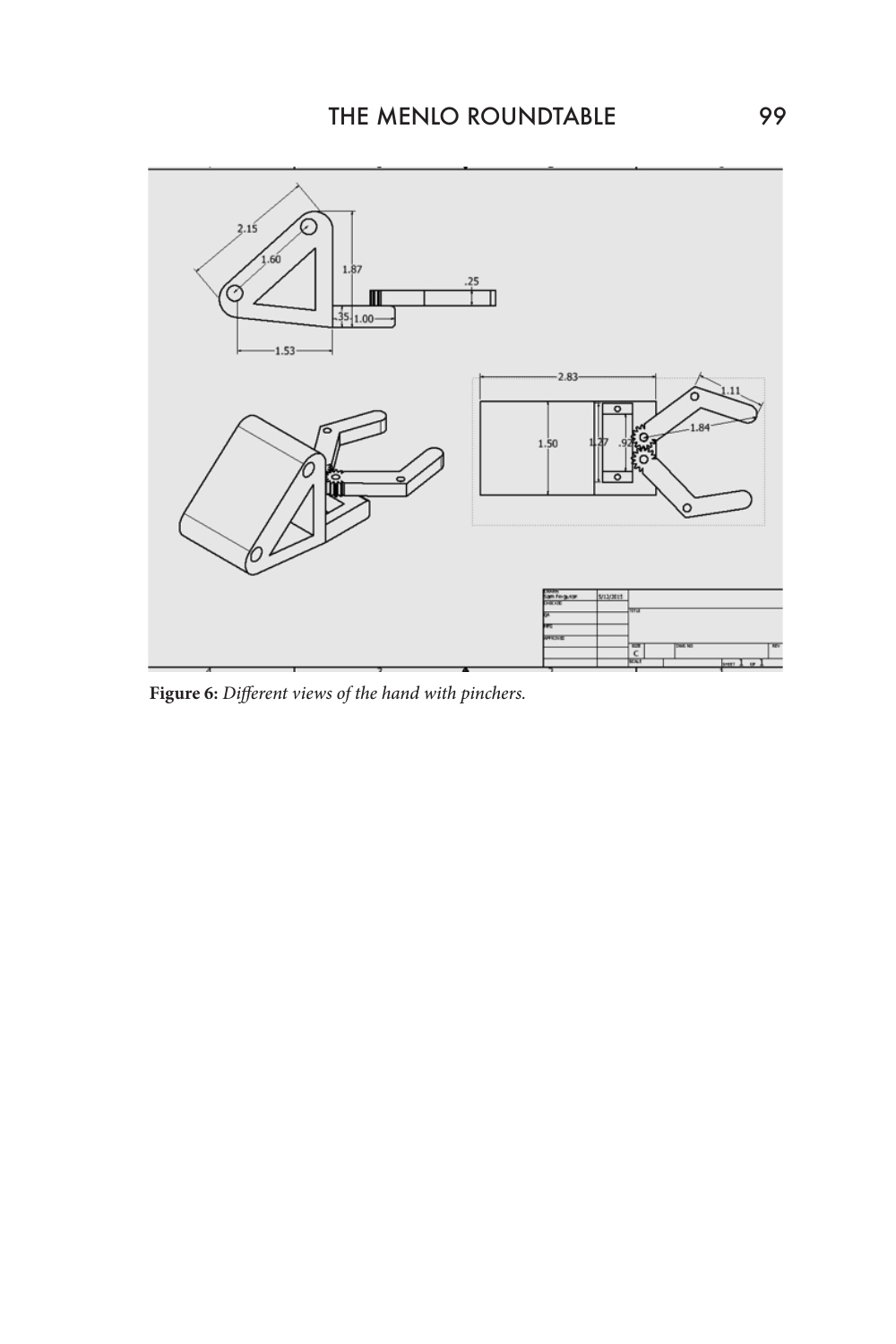

**Figure 7:** *The left side of the robotic arm (dimensions in inches).*



**Figure 8:** *The right side of the robotic arm (dimensions in inches).*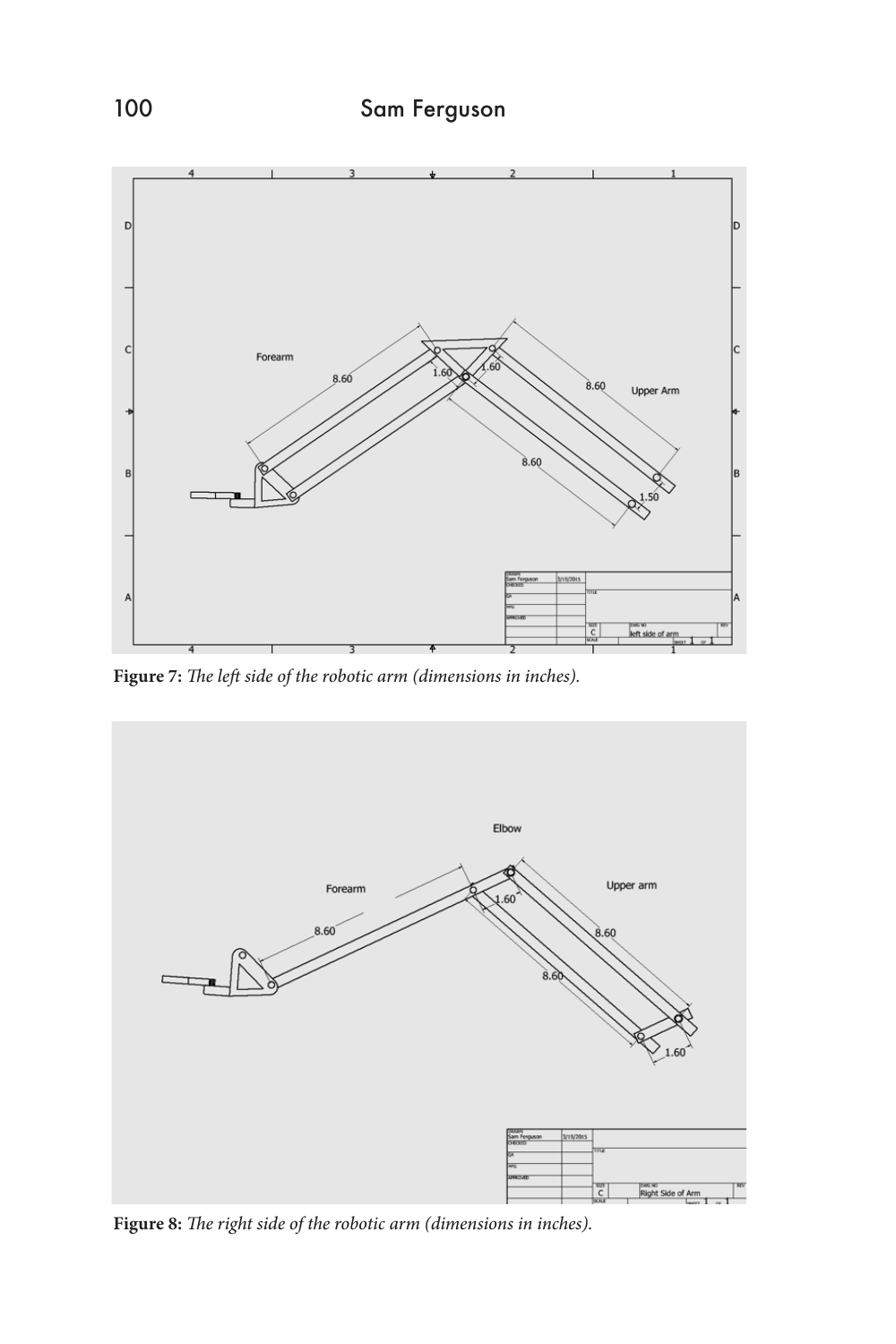While the left side of Version 2.0 of the arm keeps the wrist level, the right side of the arm (as shown in Figure 8) is responsible for actuating the elbow joint. Unlike in Version 1.0 which had a servo built into the elbow, Version 2.0 actuates the elbow joint with a servo located at the base of the arm. Before understanding how this works, it is important to recognize that the right side of the arm is connected to the left side of the arm at the wrist and at the bottom pivot in the elbow. The right side of the arm is also pinned to the base of the arm at the bottom pivot in the lower arm. At this pivot, the small connection between the top and bottom supports in the upper arm is anchored to a servo. Because the right side of the arm is connected to the left side at the lower elbow, the lower support in the right arm is held in place by the left side of the arm. This means that when the servo connected to the right side of the arm moves, it pulls or pushes on the top pivot in the elbow. Because the forearm on this side of the arm connects to both pivots in the elbow, the pivot in the lower elbow serves as a fulcrum and moves the forearm up or down.

While the physical design of Version 2.0 of the robotic arm is more complex, it provides a functionally more simple and efficient system. Rather than having two simple rotary joints as Version 1.0 had, Version 2.0 uses a system of levers to create a smoother design. The left side of the robot takes advantage of the geometry of parallelograms to keep the wrist parallel to the z plane at all times, and the right side of the arm uses leverage to actuate the elbow from the base of the arm.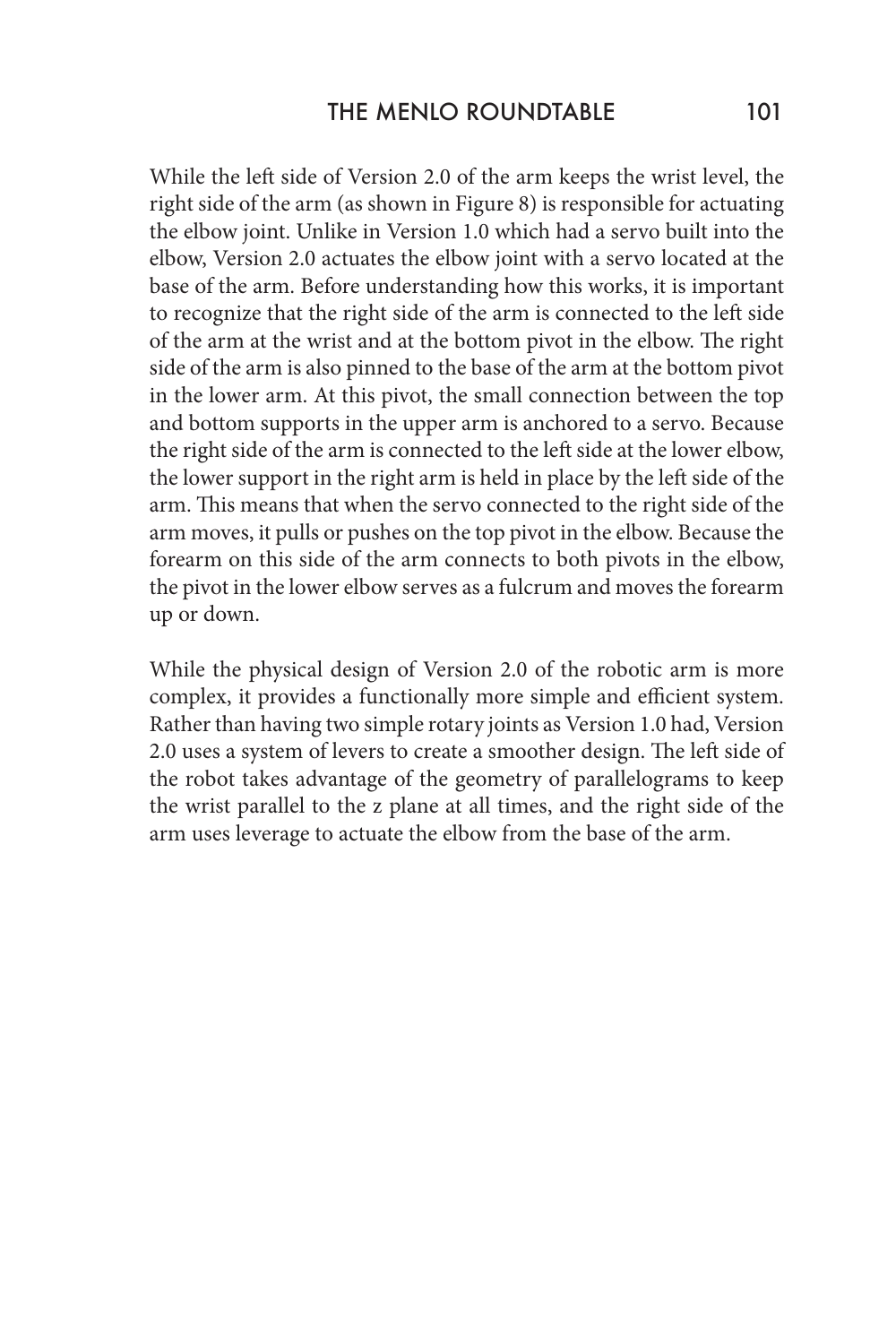

**Figure 9:** *A sample circuit diagram for a single servo controlled by an Arduino Uno and a joystick. See Appendix for code.*

### *5.1 Servos, Joysticks & Circuit Diagram*

At the onset of this project, the arm was intended to be controlled by using a mouse. However, after research into this method, using a mouse as a control was scrapped and replaced with using joysticks. This decision was made for a variety of reasons, but ultimately it came down to mouse input being overly complicated. Controlling this arm essentially means controlling four servos. Mice are convenient for performing different functions at any point in a single plane. This project works through all three dimensions, making it already a little awkward to use a mouse. Using two joysticks has turned out to work exceptionally well. Because the arm uses exactly four servo motors and each joystick has two potentiometers, the combination of two joysticks has proven ideal for controlling the arm.

The above circuit shows how an example servo is connected. In the final circuit four servos are attached in this manner on Pins 10-7, and a second joystick is added.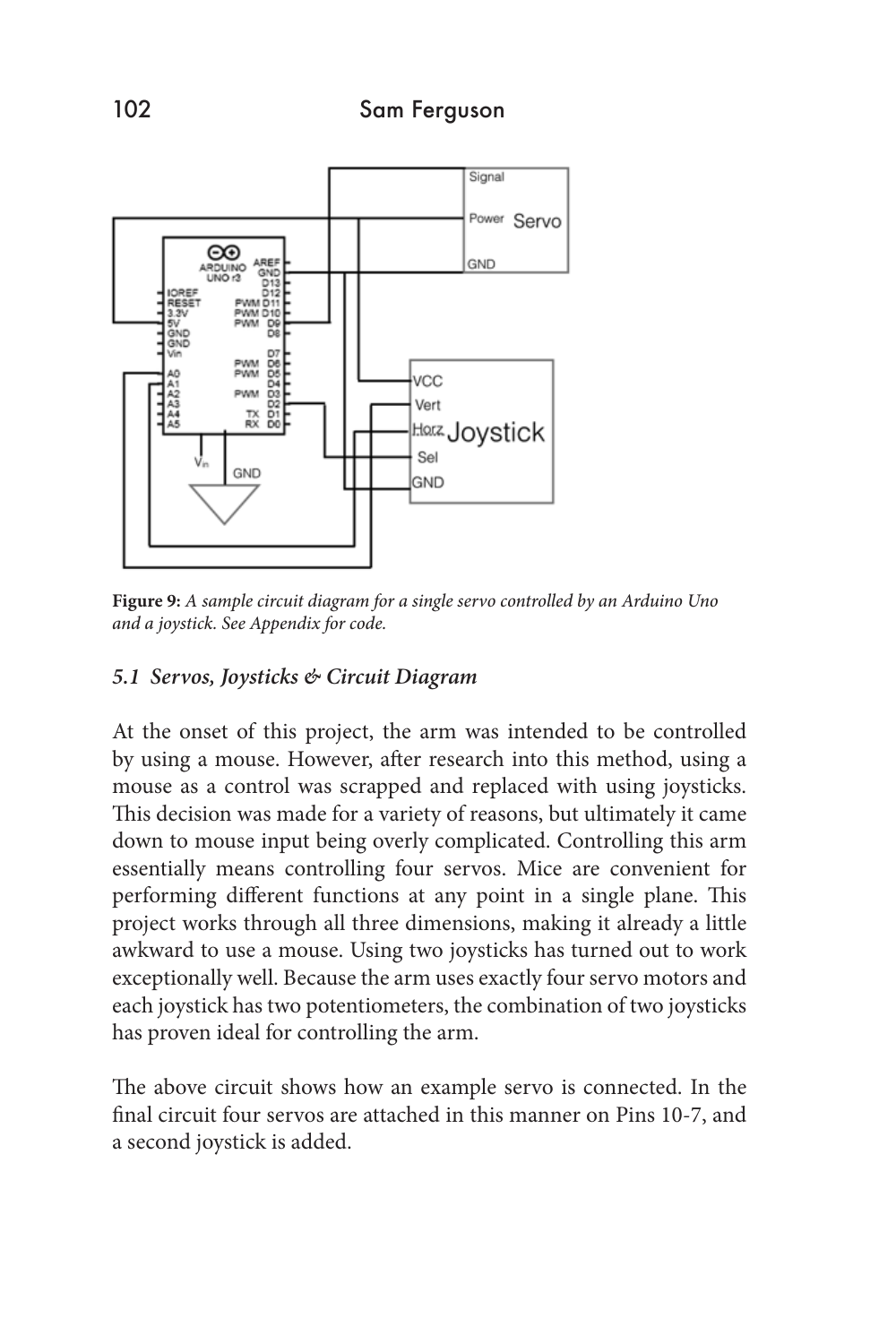# THE MENLO ROUNDTABLE 103

#### **6 Theory**

#### *6.1 Servos*

Servo motors are relied on to move each joint in the robot. Servos are ideal for this project because they control rotation down to precise increments and allow a micro controller to specify the angle at which they should be performed. This precision, as well as the torque and speed of servos, is why they are commonly used in many applications and are an essential feature of robotics.

Part of what makes servos so widely used is that they are so durable. This durability stems from the simplicity of their construction. There are four main parts that make up a servo, all housed within the rectangular shell of the device. The bulk of the device is found in the DC motor which provides the heart of the servo. The DC motor is generally small, low torque, and high RPM. The high frequency of rotations from the DC motor's shaft is converted into torque through the next main part of the servo—the gears. The gears slow down the rotations of the motor shaft and add torque.

Attached to the last gear in the servo is a potentiometer. The potentiometer communicates the servo's output pin angle to a small circuit board. The circuit board, which is connected to a micro controller, then turns the DC motor on or off based on commands sent out by the micro controller.

While all servos have this same basic setup, servos range in torque and rotational ability. The main servo that has been used in the first two phases of this project is the SpringRC SM-S4303R Continuous Rotation Servo. These servos are contained within a 41.3 mm x 20.7 mm x 40.2 mm box and have a mass of 41 g. These servos also feature .500 N-m of torque, and can continually rotate.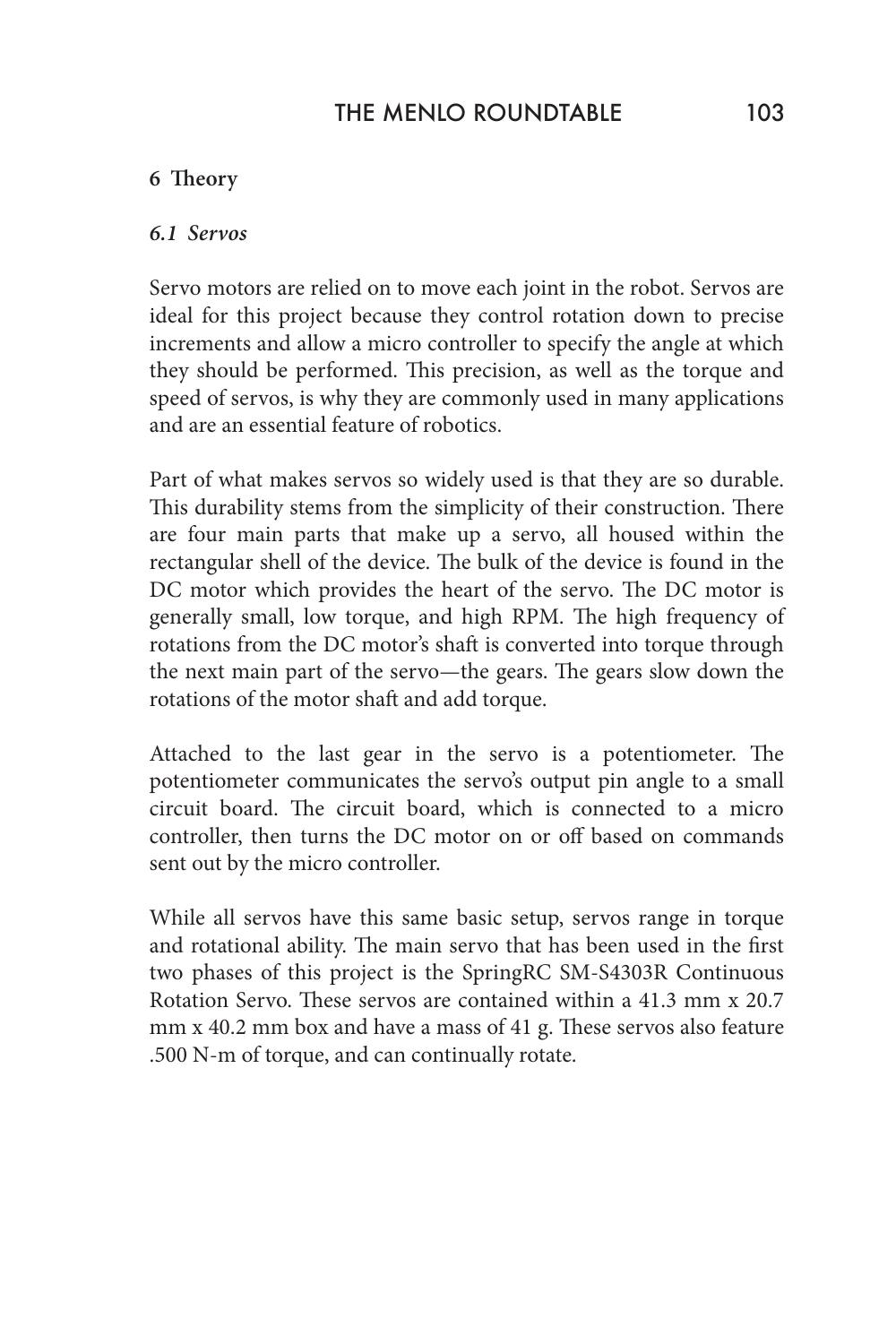

**Figure 10:** *The inside of a servo motor [7].*

#### *6.2 Joysticks*

While servos are what physically operate the joints, this project employs joysticks to take in user inputs for how the servos should be oriented. The joysticks in use have a relatively simple structure. There are three main devices employed to send user input to the micro controller: a small switch, a horizontal potentiometer, and a vertical potentiometer. The switch works quite simply. When the joystick is pushed down, a small lever is pushed into a button. When the button is pressed, a circuit is closed, and the micro controller receives a signal voltage in its respective pin.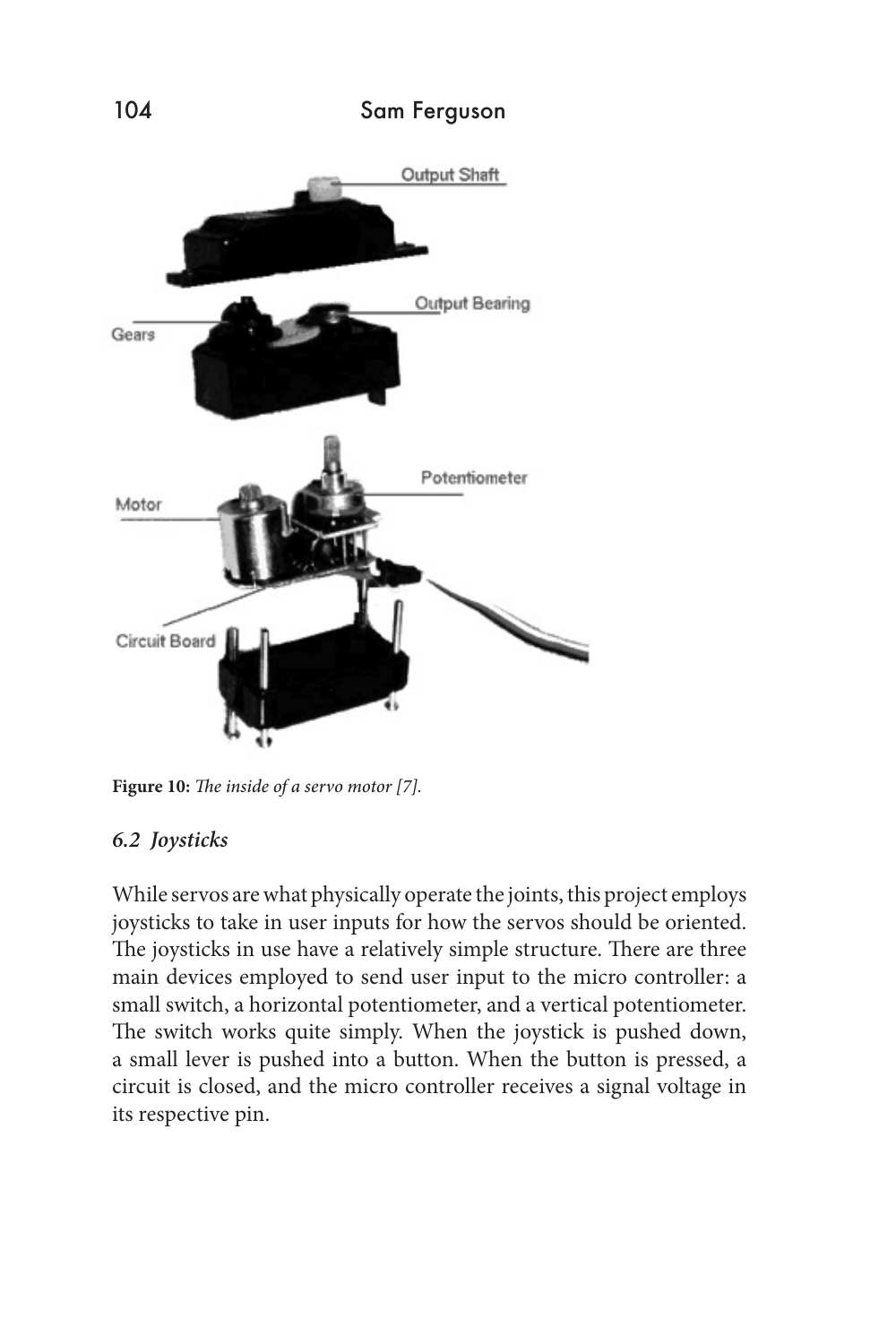The potentiometers are slightly more complicated. Potentiometers are made of a large arc of resistive material (often lead or graphite), separated by a wiper. The wiper essentially separates the resistive material into two variable resistors that are in series. Because of Ohm's Law, the larger the amount of resistive material between the first pin and the wiper, the greater the voltage drop. This size of this voltage drop is what changes the output from the potentiometer.

The joysticks in use have two potentiometers aligned on adjacent sides of the base. This leaves one potentiometer to receive horizontal input and the other to receive vertical output. The joystick has a small gimbal mechanism inside it that converts movement in one direction into rotational movement on the input pin of the respective potentiometer. Through this mechanism, the joystick is able to turn user movement over the x and z planes into voltage outputs which it then sends to the micro controller.



**Figure 11:** *The inside of a potentiometer [8].*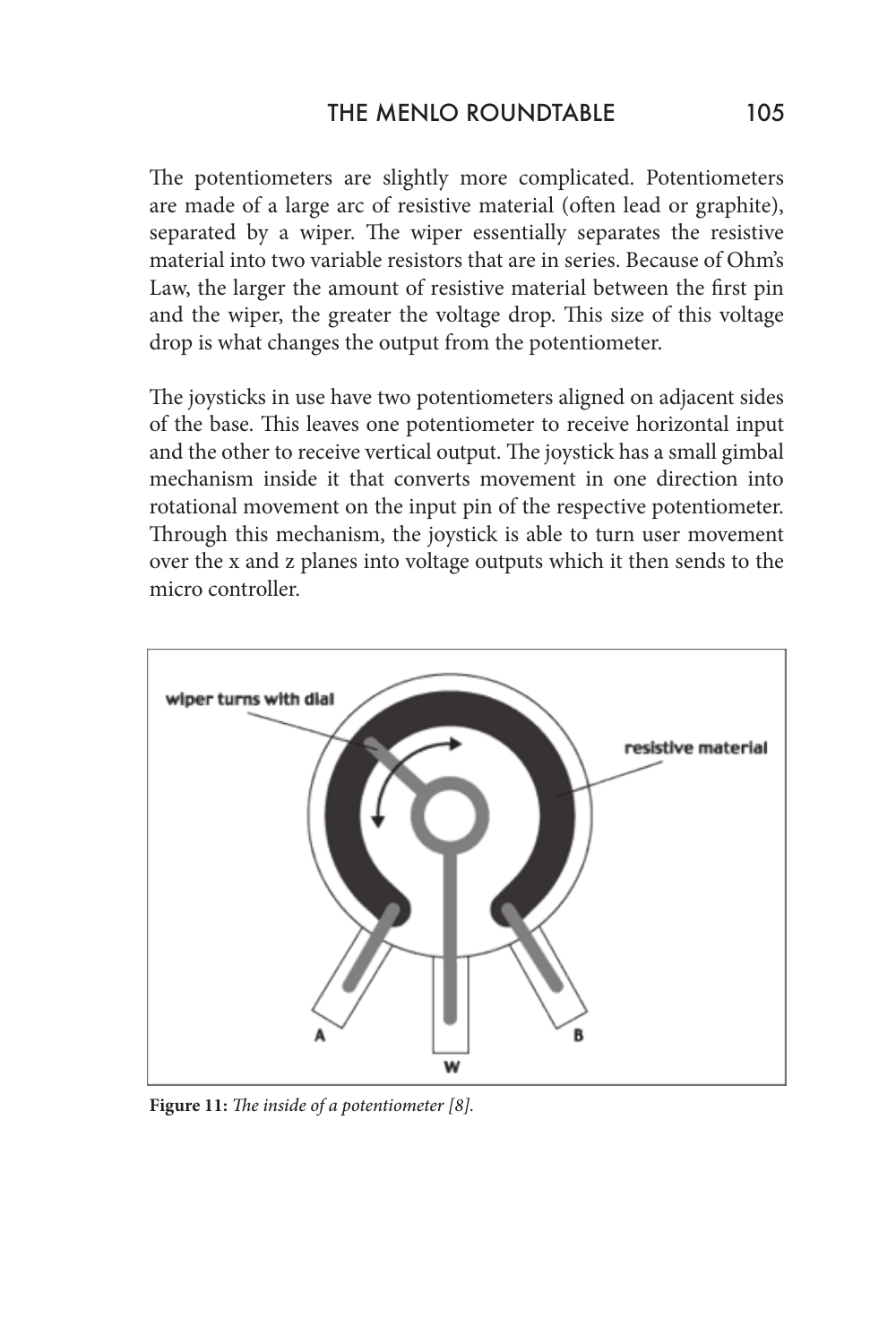## *6.3 Torques & Levers*

An important part of this project involves torques, leverage, and mechanical advantage. The entire point of building a robotic arm is to be able to use it to move things, and it is important to know that it actually has the power to lift things. While there are four servos in the robot, the servos located in the hand and wrist have minimal force exerted on them, meaning that they have plenty of torque to carry out their purposes. However, the servos controlling the elbow and shoulder joints are more interesting.

Torque, also known as moment of force, is the force that rotates an object about an axis. The basic equation for calculating the torque of a moment arm is *Torque = Force \* Moment Arm*. In this project, the force acting on the arm is gravity, which is given at  $9.81 \text{m/s}^2$ . The moment arm is considered to be the distance to the center of mass in the arm. Taking this into consideration, torque is strongest when the force is acting perpendicularly to the moment arm, because in this situation, the force is acting over a greater area of the moment arm.

#### *6.4 Calculating the Torque on the Shoulder Joint*

Because torque is strongest when it is perpendicular to the moment arm, it is important to find the torque of gravity acting on the shoulder joint when the arm is fully extended and parallel to the ground. In this situation, the length of robotic arm is equal to 18.2 inches. If the arm was a constant weight all the way across, this would make the center of mass 9.1 inches away, but the arm's mass is focused more towards the wrist, making the moment arm 14.5 inches long, or .368 meters. An object in the hand causes the most torque on the robotic arm. This both shifts the center of gravity out and increases the force of gravity acting on the arm. However, the following calculation assumes the robotic arm is not holding anything in order to see if there is enough torque to move the shoulder joint alone.

With the robotic arm not holding anything, the mass of the arm is 269 g and its weight 2.64 Newtons. This means that the torque acting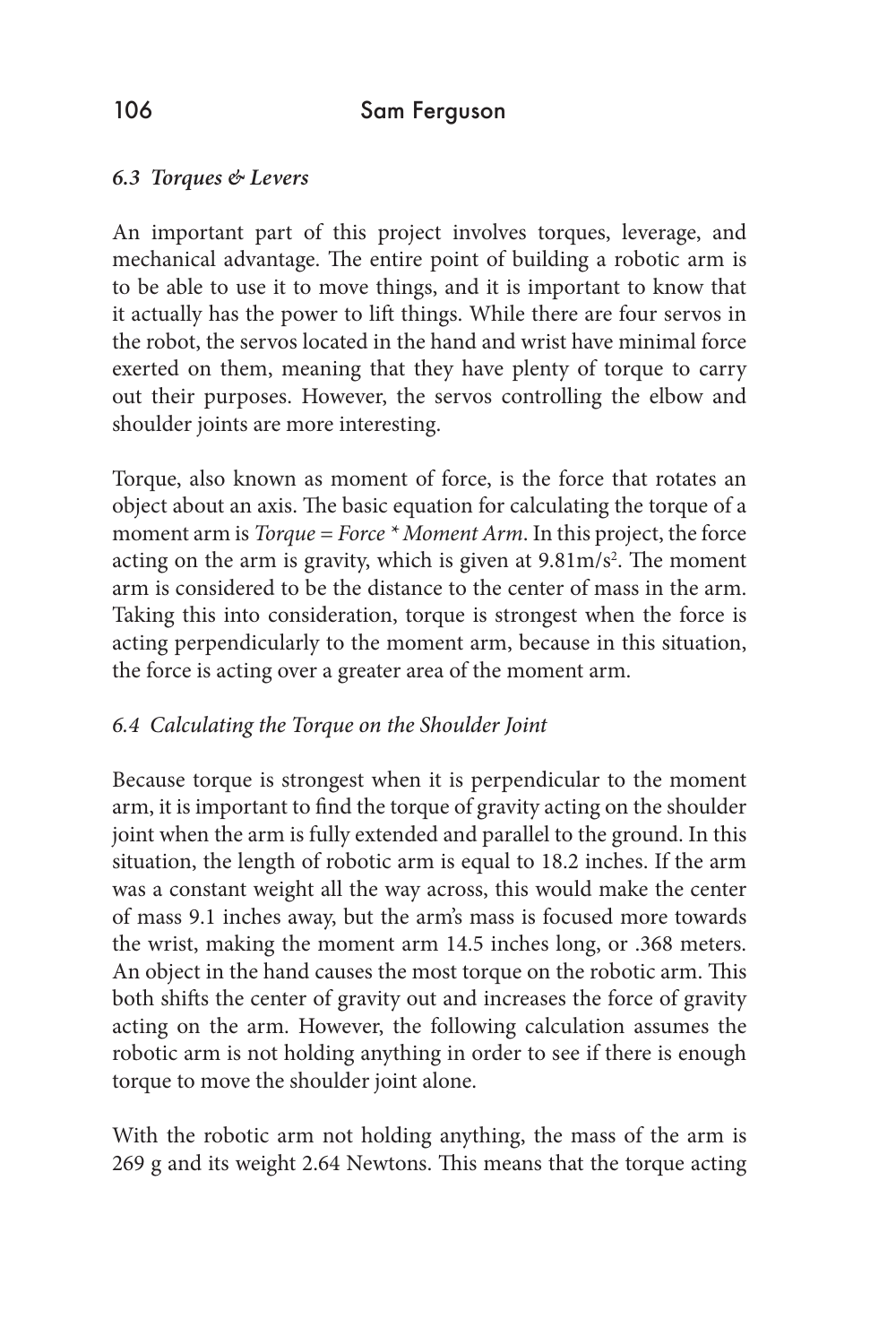on the shoulder joint = 2.64 Newtons \* .368 Meters = .972 Newtonmeters. This is appropriate because the Hitec 35645S HS-5645MG Digital Hi Torque Metal Gear BB servo has sufficient torque of 1.19Nm. This difference means that when fully extended, the arm can lift objects with a mass up to 329 grams.

## *6.5 Calculating the Torque on the Forearm Joint*

Unlike the upper arm, the forearm joint is a lever with the fulcrum located closer to the middle of the support. This slightly changes the way to calculate the torque acting on the pivot. In this instance the equation *Length1 \* Force1 = Length2 \* Force2* is used, where Force and Length 1 are the main part of the forearm, and Length and Force 2 refer to the part of the forearm that extends past the elbow pivot.

Because the elbow is actuated from the base of the arm, there is also torque exerted on the top support of the upper arm. When the arm is fully extended, the gravitational torque acting on the arm is at its greatest. At this point, the forearm has a weight of .628 N, and extends out .218 m. On the other side of the pivot the lever extends .041 m. Therefore, the equation's values are as follows:

*Length1 = .218m, Force 1 = .628N, Length 2 = .041m, and Force 2 = ?*

yielding the equation:

*.218m \* .628N = .041m \* F2*

Solving for F2, the force needed to bring the lever into static equilibrium is 3.34N.

This force of 3.34N is needed to pull down on the top of the elbow. Because the arm is actuated from the base, there is an additional lever that connects the servo and the elbow to provide this force. This system of levers works at an angle. This means that the torque equation needs to take into account the angle at which the gravitational force is applied to the arm. The equation  $sin(x)*r*F = torque$  is used, where x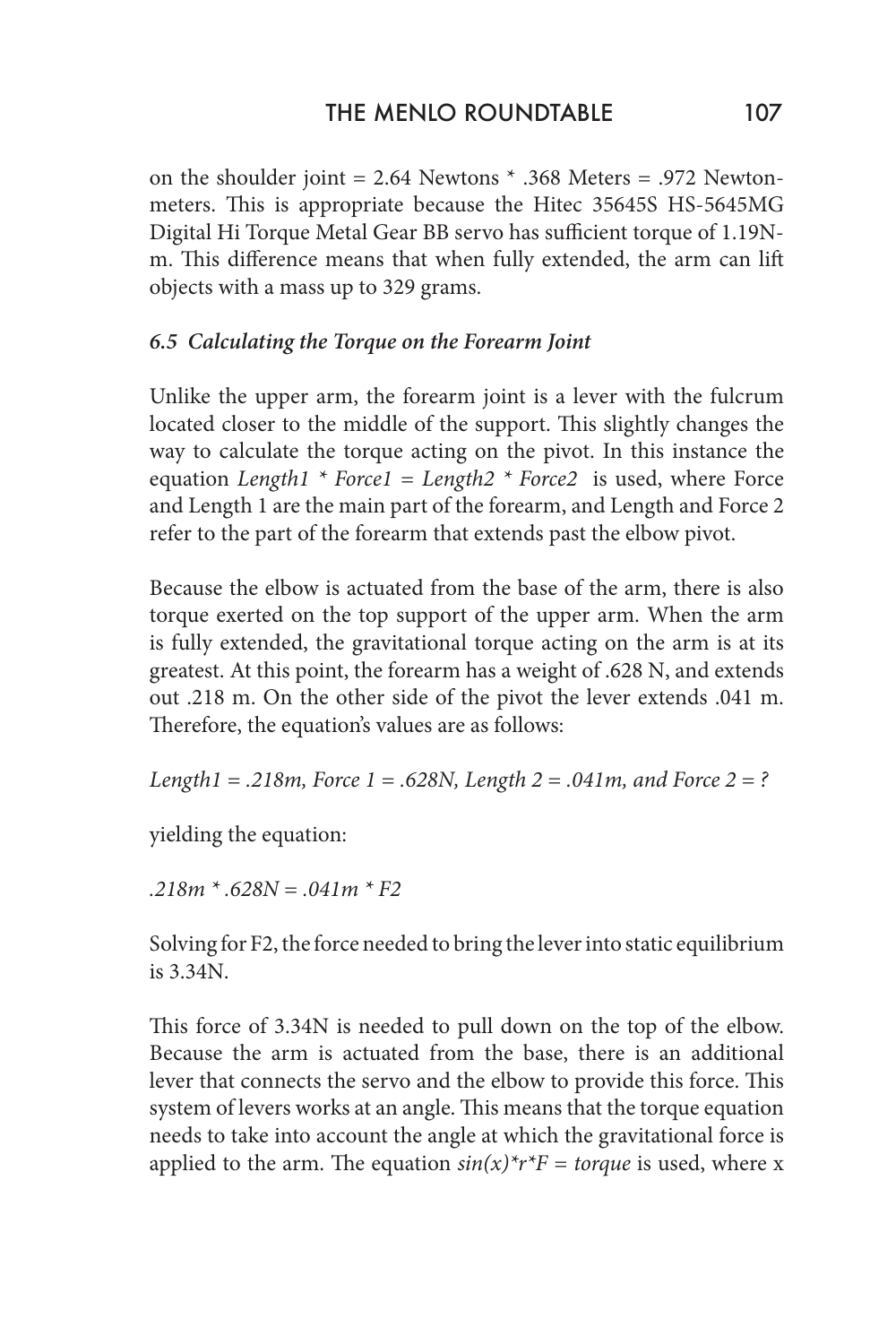is the angle of elevation of the top support in the upper arm. The force needed to move the arm was calculated above to = 3.34 Newtons. The robotic arm has a radius of .218 m but the center of mass is closer to the base, providing a moment arm of Length 1.4 m. As mentioned in the servo section above, the servo provides a torque of 1.19 N-m. This information yields the equation:

 $1.19N-m = 1.4m * sin(x)*3.34N$ 

Isolating for x, the equation indicates that  $x = 014$  rad. This means that the elbow will have the necessary power to operate all the way down to 6.1 degrees from the fully extended position.

# **7 Results**

In its final form, the arm has proven to be effective at picking up and moving small objects. The above calculations would indicate that the arm could lift a mass of 329 grams when fully extended. Testing has shown that the arm is capable of exceeding this calculation and lifting 400 g. Meanwhile, testing closer in to the base of the arm has shown that the arm can lift significantly larger amounts. The main limiting factor has been gripping larger weights, but testing has shown that the arm has the power to lift objects over 600 g.

While the force and lifting ability of the robot are impressive, what makes these numbers even more striking is that the arm did not have to sacrifice any of its reach. When fully extended, the arm can reach out an impressive 20.6 inches from the base to the end of the pinchers. Because of the rotational base, the arm can cover an area of 9.26 square feet. The arm also features four degrees of freedom.

The long reach and lifting ability of the arm did contribute to one unforeseen problem. When fully extended, there is a large force pulling on the base of the arm. This force initially caused the rotating servo at the base of the arm to lean several degrees. Not only did this cause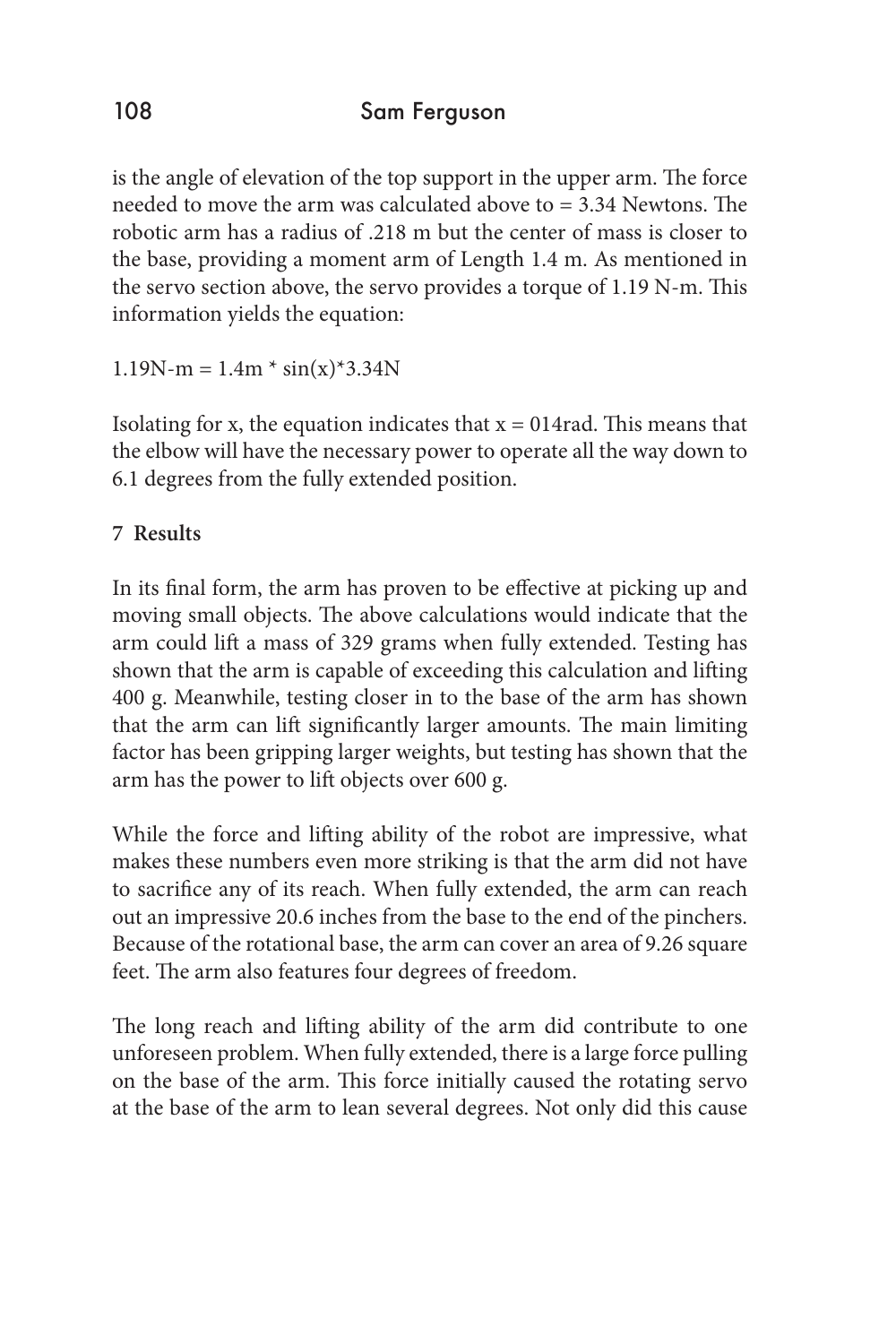the hand to no longer be level with the ground, but it also caused the servo at the base of the arm to move more sporadically. Instead of responding smoothly to joystick commands, the base would jerk, and when it did move it would move more than desired. In order to fix this problem, a 500g counterweight was added to the back of the base. This counterweight helped keep the full arm more sturdy and balanced.

#### **8 Conclusion**

At the outset of this project the goal was to make a miniature robotic arm capable of picking up and moving small objects. This goal was fully achieved; the arm is quite functional and moves effectively in response to user joystick commands. There were, however, other nuances of the initial goal that were not achieved due to a lack of time. The first shortcoming was that there were no other attachments created for the end effector of the arm. The pincher works to pick up many objects, but initially it was intended that there would also be a vacuum pump and electromagnet added which would add to the number of objects that could be moved. The other main shortcoming was that there was not enough time to make the arm move more fluidly. This is the more troubling of the two shortcomings. The arm works and can pick up and move objects, but it is not easy to use. Getting the arm into a position where it can actually pick up a small object is difficult.

Despite these shortcomings, the project still was a worthy endeavor. Building the robotic arm helped reveal many aspects of robotics, design, and electronics. One aspect that seems to have particularly succeeded is the redesign of the main arm from Version 1.0 to 2.0. This upgrade was important in helping optimize the flow and usability of the arm. However, it required scrapping most of the work done through the first stage and starting over. In the end this cost paid off in increased functionality of the arm.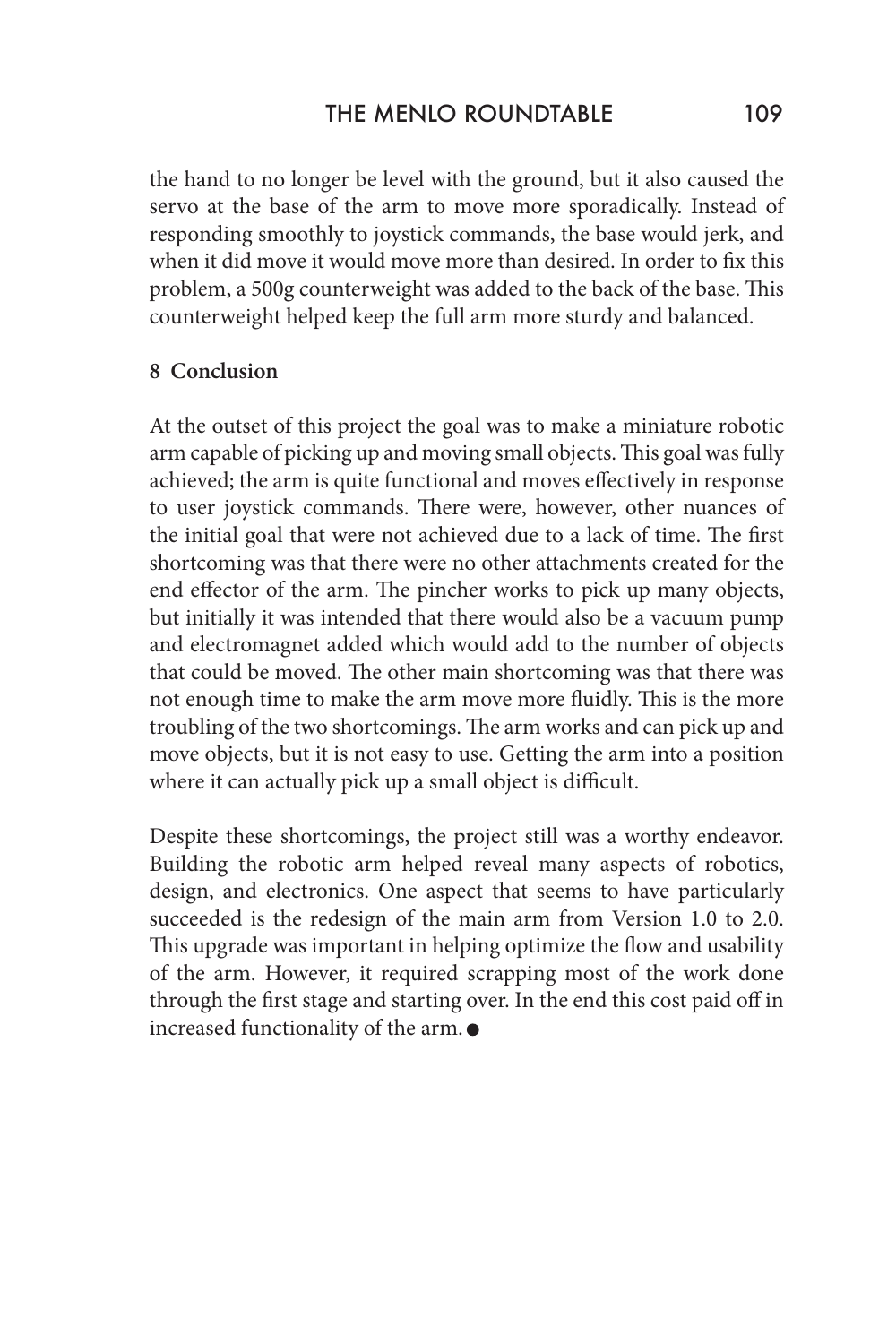## **9 Appendix**

## *Arduino Code*

#include <Servo.h> Servo myservo; Servo myservo2; Servo myservo3; Servo myservo4; const int VERT =  $0$ ; // analog const int  $HORIZ = 1$ ; // analog const int  $SEL = 2$ ; // digital const int VERT2 = 3; const int  $HORIZ2 = 4$ ; const int  $SEL2 = 5$ ; int  $pos = 90$ ; int servoVal =  $0$ ; int  $pos2 = 90$ ; int servoVal $2 = 0$ ; int  $pos3 = 90$ ; int servoVal $3 = 0$ ; int pos $4 = 45$ ; int servoVal $4 = 0$ ; //int speed = 1;

// Also connect the joystick VCC to Arduino 5V, and joystick GND to Arduino GND.

// This sketch outputs serial data at 9600 baud (open Serial Monitor to view).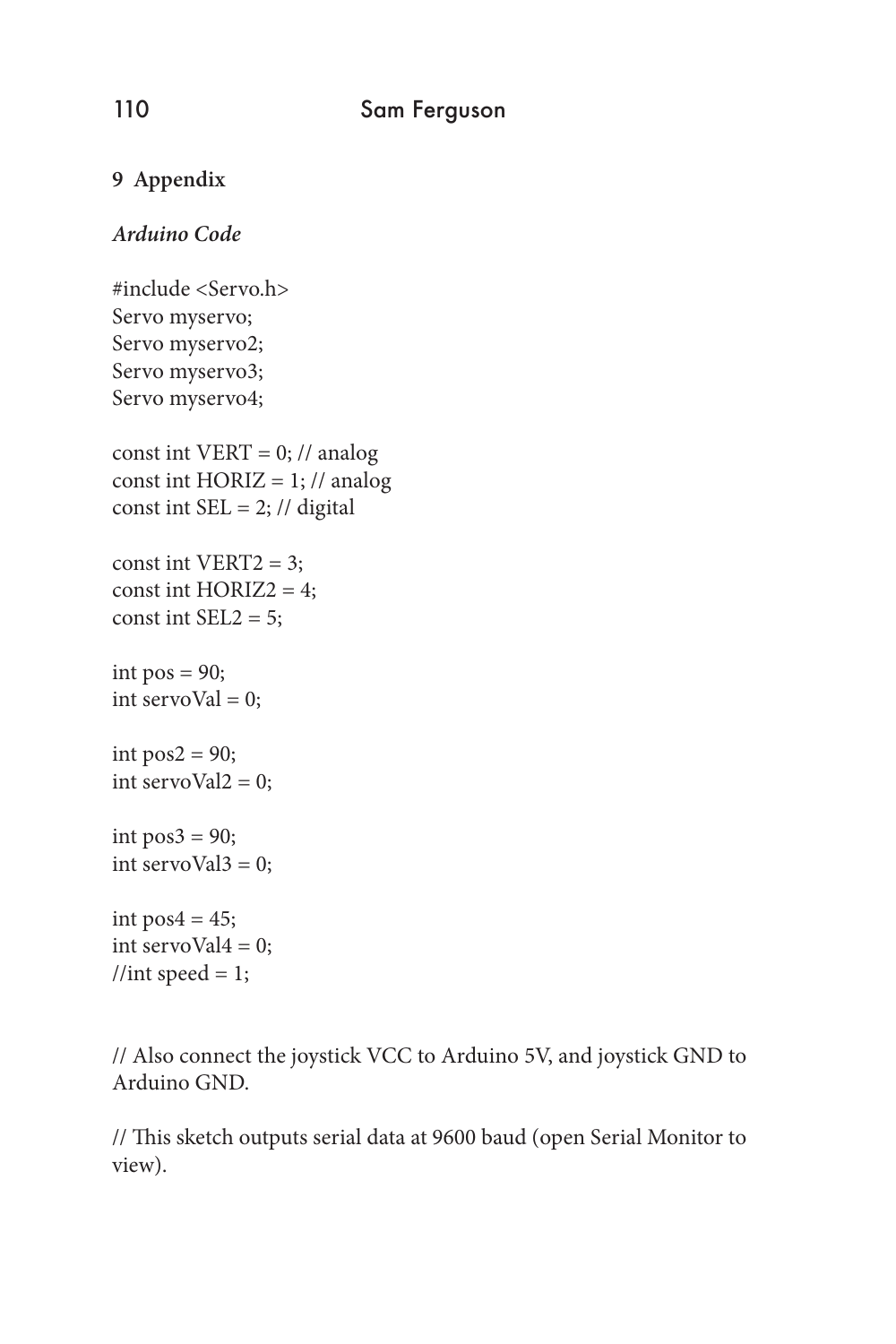```
void setup()
{
  // make the SEL line an input
  pinMode(SEL,INPUT);
  // turn on the pull-up resistor for the SEL line (see http://arduino.cc/
en/Tutorial/DigitalPins)
  digitalWrite(SEL,HIGH);
  // set up serial port for output
  Serial.begin(9600);
  //set up the servo
  myservo.attach(9);
  myservo2.attach(10);
  myservo3.attach(8);
  myservo4.attach(7);
}
void loop() 
{
// int delay = 10;
  int vertical, horizontal, select;
  int vertical2, horizontal2, select2;
```
// read all values from the joystick

```
 vertical = analogRead(VERT); // will be 0-1023
  horizontal = analogRead(HORIZ); // will be 0-1023
  select = digitalRead(SEL); // will be HIGH (1) if not pressed, and 
LOW (0) if pressed
```

```
 vertical2 = analogRead(VERT2);
 horizontal2 = analogRead(HORIZ2);
 select2 = digitalRead(SEL2);
 // print out the values
```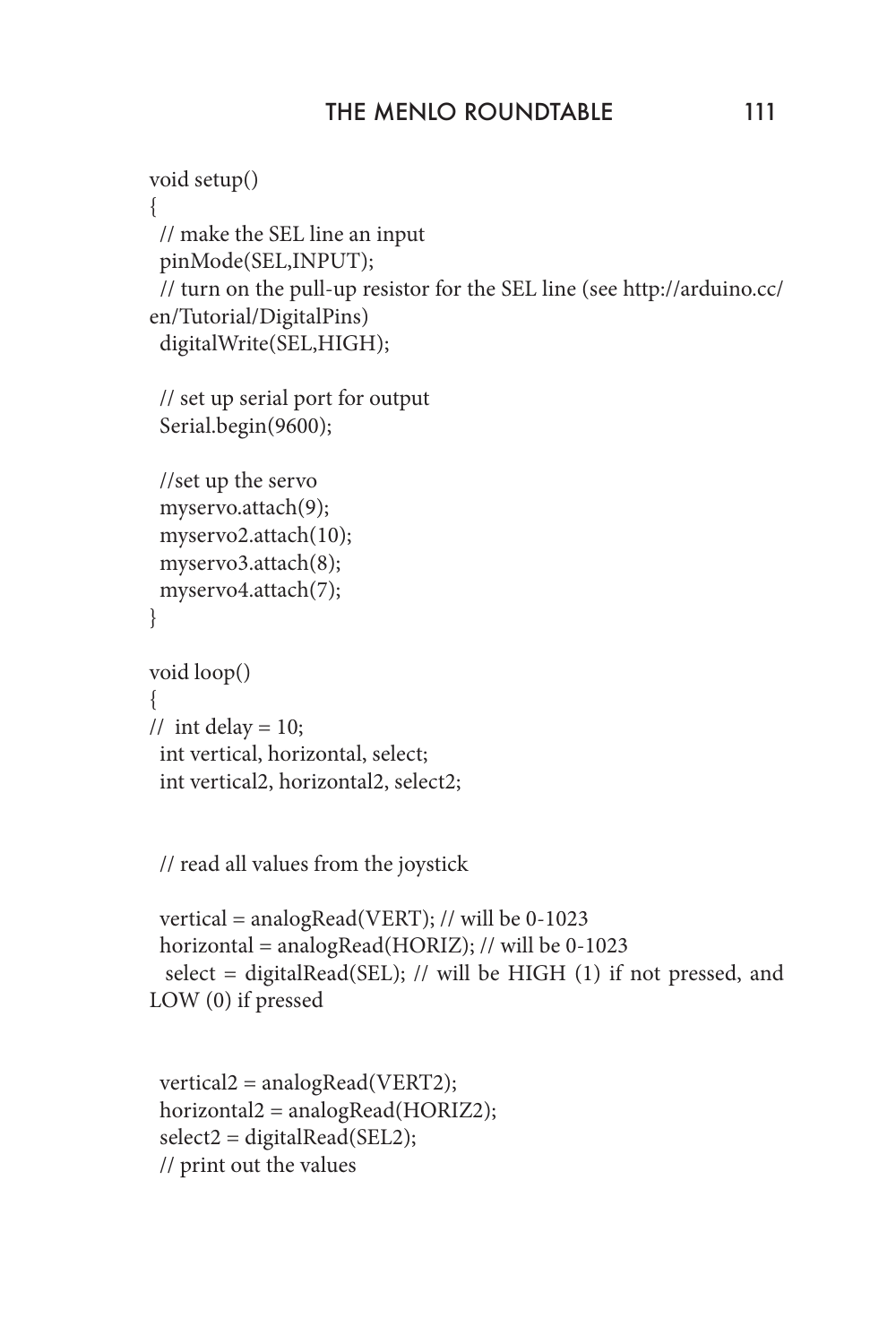```
// Serial.print("vertical: ");
// Serial.print(vertical,DEC);
// Serial.print(" horizontal: ");
// Serial.print(horizontal,DEC);
// Serial.print(" select: ");
\frac{1}{\sqrt{1}} if(select == HIGH)
// Serial.println("not pressed");
// else
// Serial.println("PRESSED!");
  if(select == HIGH)
  {
  servoVal = map(horizontal, 0, 1023, 0, 179); // scale it to use it with
the servo (value between 0 and 180) 
  servoVal2 = map(vertical, 0, 1023, 0, 179);
  }
   servoVal3 = map(horizontal2, 0, 1023, 0, 179);
  servoVal4 = \text{map}(vertical2, 0, 1023, 0, 179);/////strong servo
if (servoVal > 110)
  {
  if (pos < 180) {
   pos = pos + 1;delay(15); } 
  }
  else if(servoVal < 70)
 {
  if (pos > 0) {
   pos = pos - 1; delay(15);
    } 
  }
```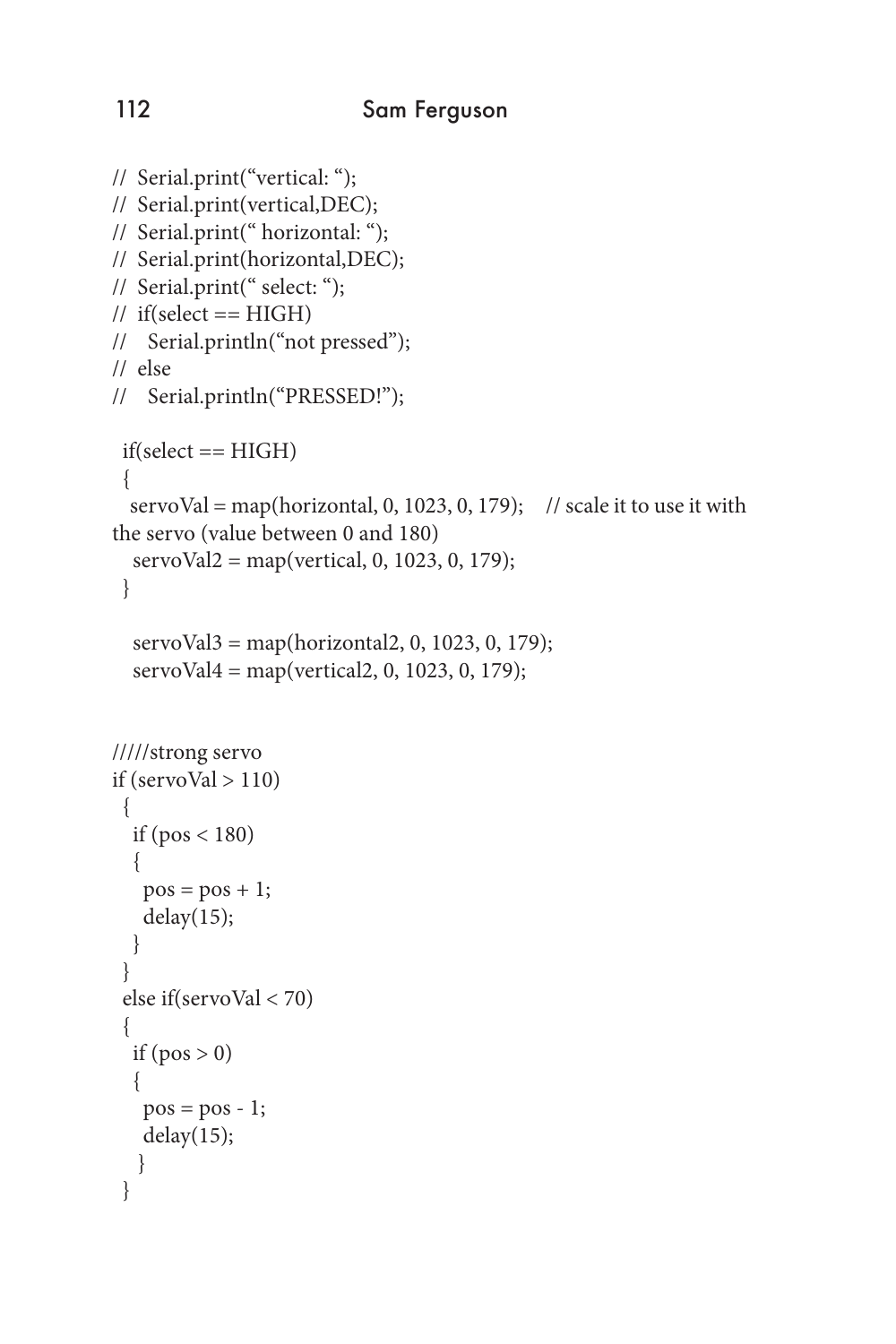```
Serial.print("servoVal1: ");
  Serial.println(servoVal);
 ////strong servo 
 if (servoVal2 > 110)
 \{if (pos2 < 180) {
   pos2 = pos2 + 1; delay(15);
   } 
  }
  else if(servoVal2 < 70)
  {
  if (pos2 > 0)\{pos2 = pos2 - 1; delay(15);
    } 
  }
 Serial.print("servoVal2: ");
  Serial.println(servoVal2);
  Serial.println(pos2);
  //base rotating servo
// Serial.println(servoVal3);
  if (servoVal3 > 100)
   {
   pos3 = pos3 + 1; delay(40);
 }
   else if(servoVal3 < 80)
\{pos3 = pos3 - 1; delay(40);
   }
```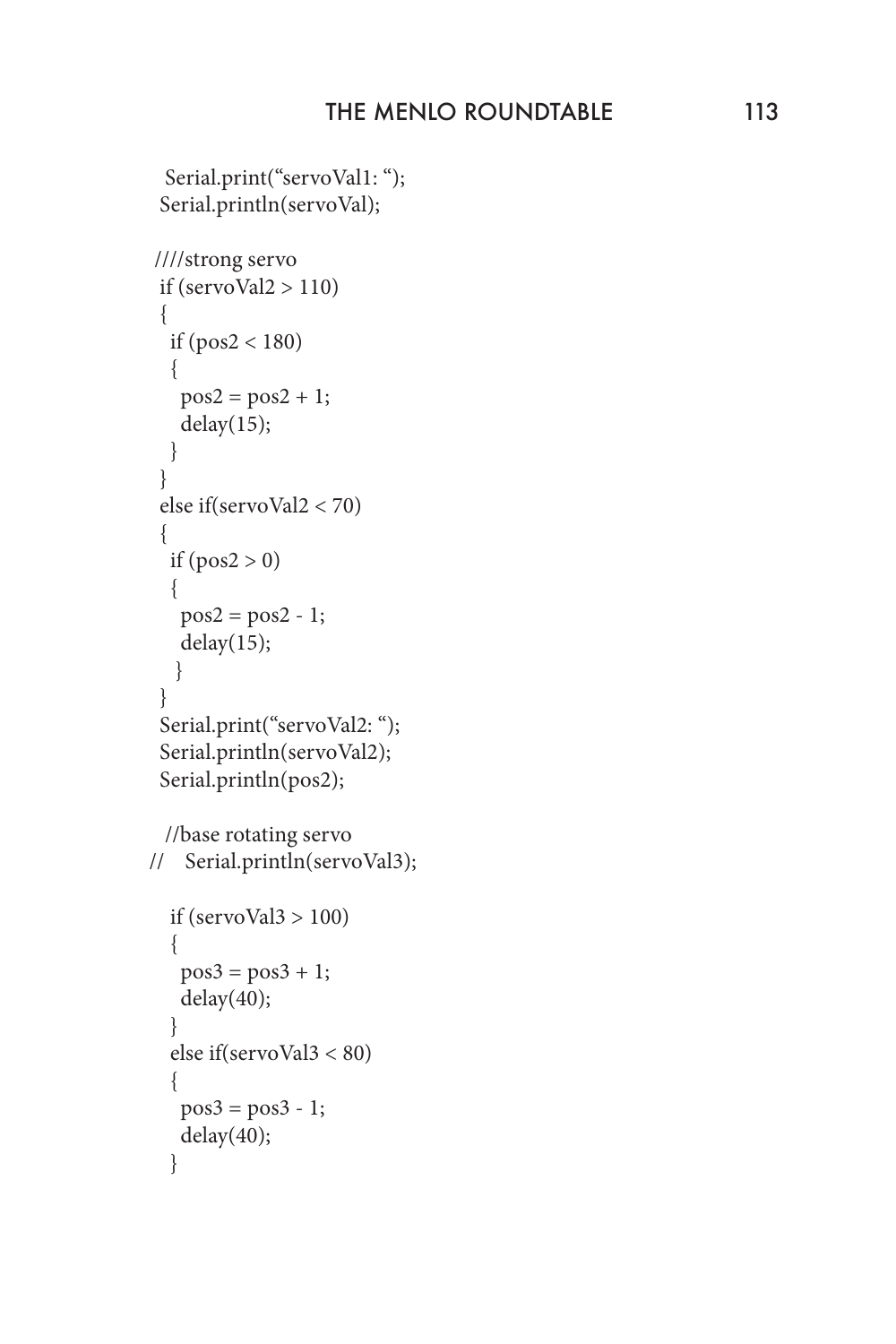```
 else
   {
   pos3 = 90;11 delay(5);
   }
   Serial.print("servoVal3: ");
  Serial.println(servoVal3);
```

```
 //pincher micro servo
if (servoVal4 > 110)
  {
   if (pos4 < 90)
\{pos4 = pos4 + 1; delay(10);
   } 
  }
  else if(servoVal4 >10)
  {
  if (pos4 > 0) {
   pos4 = pos4 - 1; delay(10);
    } 
  }
```

```
 myservo2.write(pos2);
 myservo.write(pos);
 myservo3.write(pos3); 
 myservo4.write(pos4);
```
}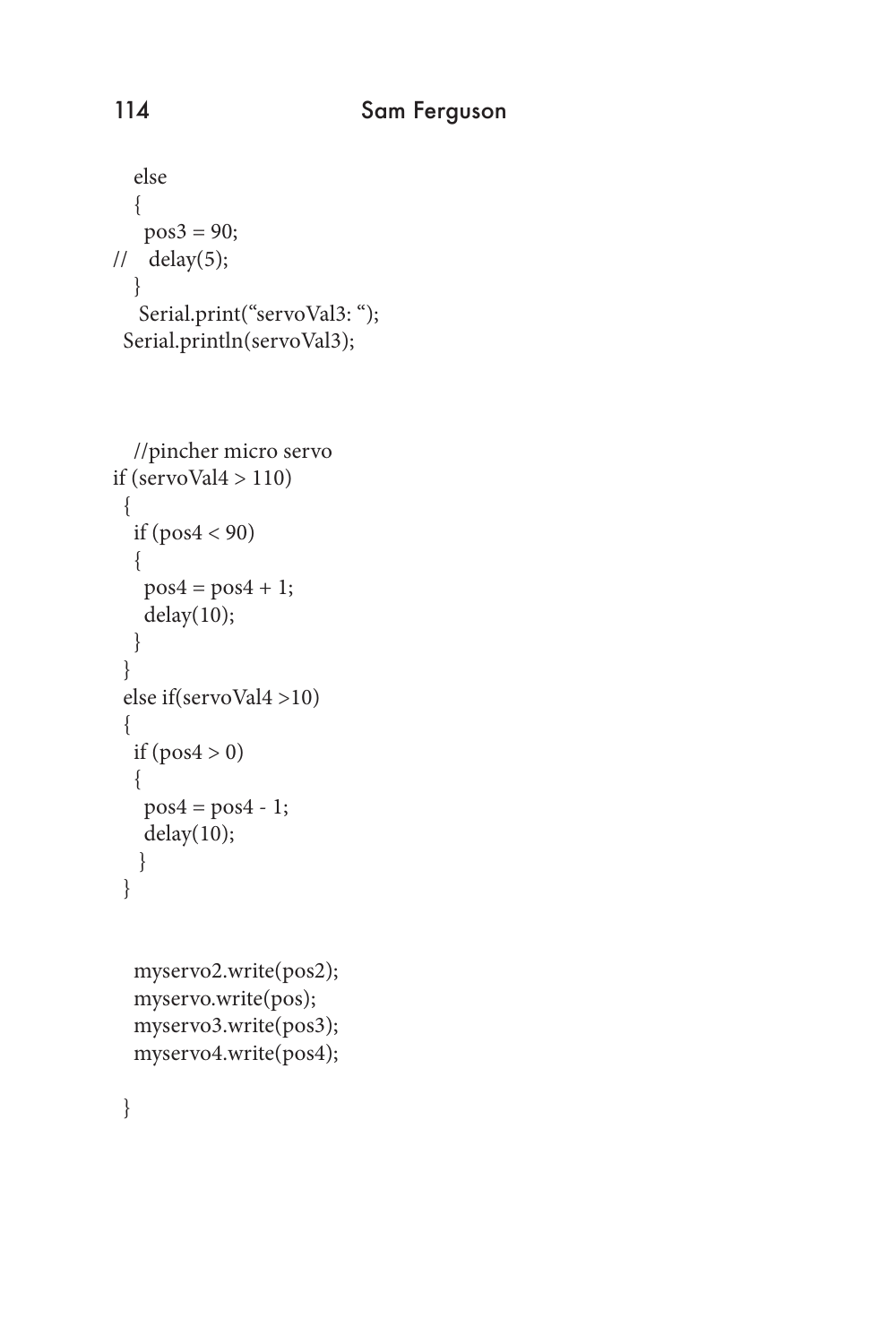### **10 Notes**

1. "uArm: Put a Miniature Industrial Robot Arm on Your Desk," Kickstarter, accessed February 9, 2015, https://www.kickstarter.com/ projects/ufactory/uarm-put-a-miniature-industrial-robot-armon-your.

2. "What is an Articulated Robot?," Wise Geek, accessed February 8, 2015, http://www.wisegeek.com/what-is-an-articulated-robot.htm.

3. Delta Robot, photograph, Medical Design Technology, accessed February 8, 2015, http://www.mdtmag.com/productreleases/2013/08/strong-improved-delta-robot-handles-100 cycles-minute

4. SCARA Robot, photograph, Softpedia, accessed February 8, 2015, http://linux.softpedia.com/get/Science/SCARA-robot-100789.shtml.

5. "What is a SCARA Robot,?" Wise Geek, accessed February 8, 2015, http://www.wisegeek.com/what-is-a-scara-robot.htm.

6. "Cartesian Robots," All On Robots, accessed February 8, 2015, http://www.allonrobots.com/cartesian-robots.html.

7. *Inside of a Servo*, photograph, Society of Robots, accessed March 20, 2015, http://www.societyofrobots.com/robotforum/index. php?topic=4594.0.

8. "Robot Statics," Society of Robots, accessed March 20, 2015, http://www.societyofrobots.com/mechanics\_statics.shtml.

## **11 Bibliography**

Bouchard, Samuel. "What are the Different Types of Industrial Robots?" *RobotIQ* (blog). Entry posted March 13, 2013. Accessed February 8, 2015. http://blog.robotiq.com/bid/63528/What-are-thedifferent-types-of-industrial-robots.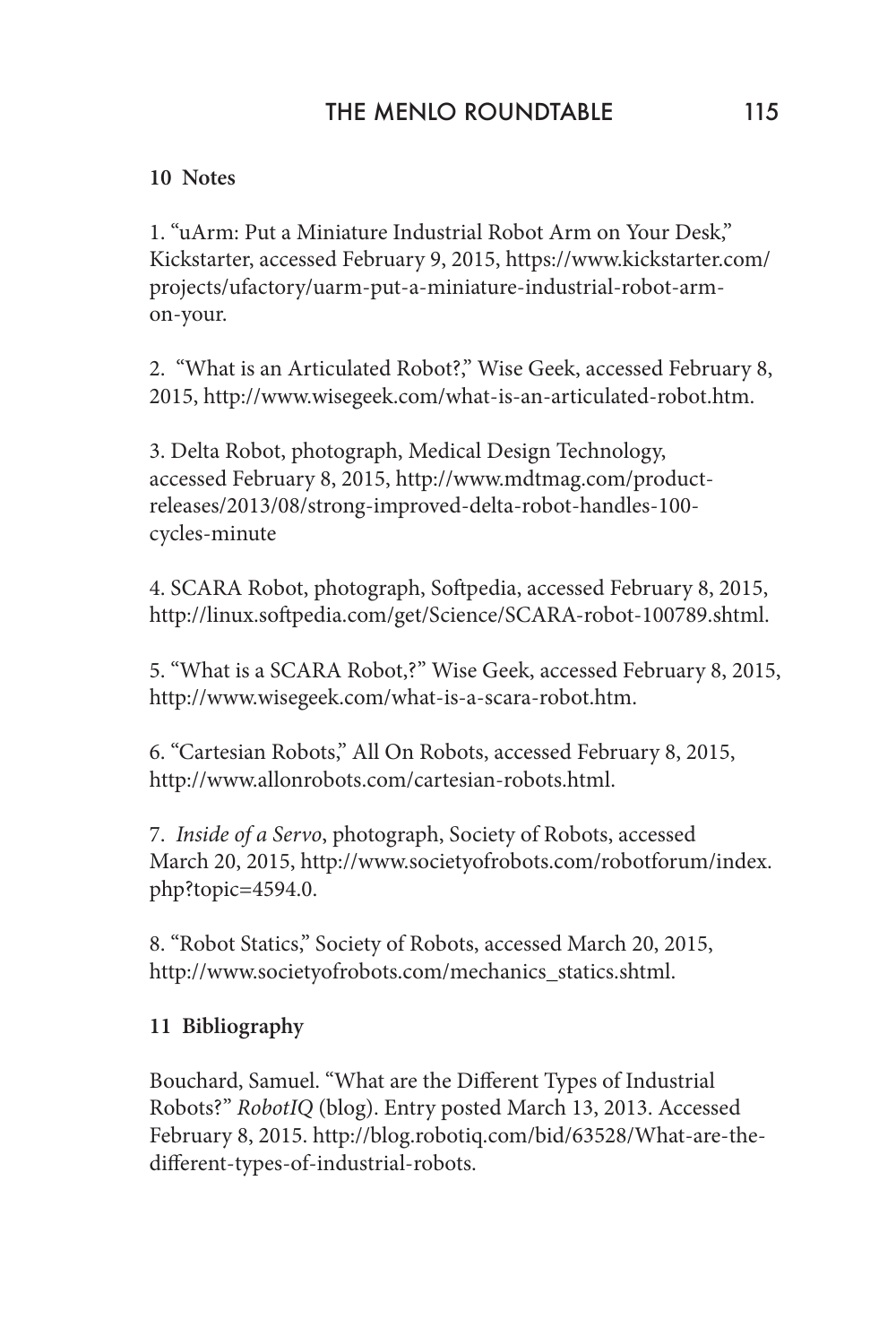*Cartesian Robot*. Photograph. Machine Design. Accessed February 8, 2015. http://machinedesign.com/motion-control/difference-betweencartesian-six-axis-and-scara-robots.

"Cartesian Robots." All On Robots. Accessed February 8, 2015. http://www.allonrobots.com/cartesian-robots.html.

Delta Robot. Photograph. Medical Design Technology. Accessed February 8, 2015. http://www.mdtmag.com/productreleases/2013/08/strong-improved-delta-robot-handles-100 cycles-minute.

Fedderson, Jeff. "Inside the Potentiometer." Accessed March 20, 2015. http://fddrsn.net/pcomp/examples/potentiometers.html.

*Inside of a Servo*. Photograph. Society of Robots. Accessed March 20, 2015. http://www.societyofrobots.com/robotforum/index. php?topic=4594.0.

*MeArm*. Photograph. Thingiverse. January 11, 2014. Accessed February 8, 2015. http://www.thingiverse.com/thing:360108.

"Robot Statics." Society of Robots. Accessed March 20, 2015. http://www.societyofrobots.com/mechanics\_statics.shtml.

SCARA Robot. Photograph. Softpedia. Accessed February 8, 2015. http://linux.softpedia.com/get/Science/SCARA-robot-100789.shtml.

"SpringRC SM-S4303R Continuous Rotation Servo." Polalu. Accessed March 20, 2015. https://www.pololu.com/product/1248.

"uArm: Put a Miniature Industrial Robot Arm on Your Desk." Kickstarter. Accessed February 9, 2015. https://www.kickstarter.com/ projects/ufactory/uarm-put-a-miniature-industrial-robot-armon-your.